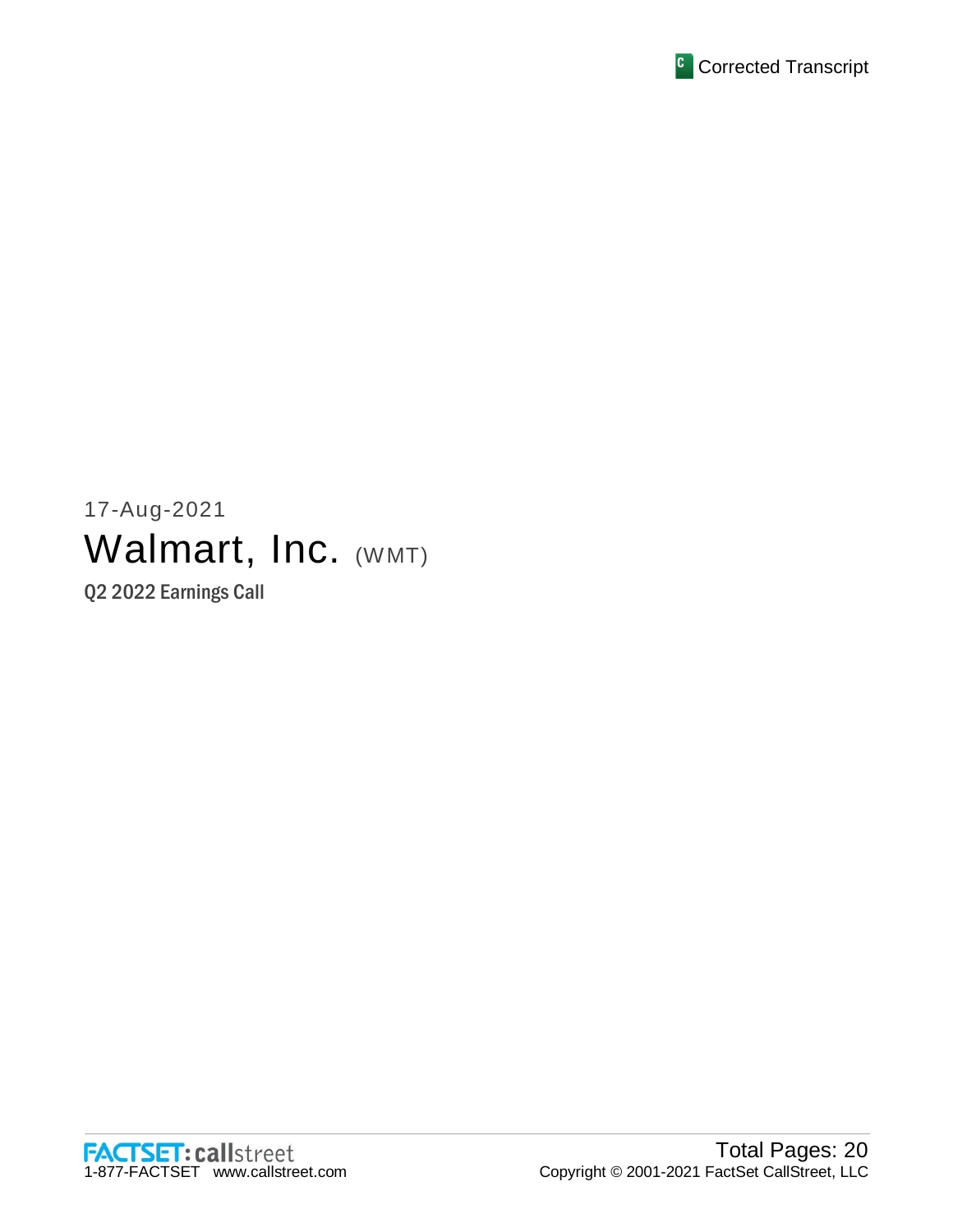# **CORPORATE PARTICIPANTS**

Daniel Thomas Binder Senior Vice President-Investor Relations & Interim Corporate FP&A, Walmart, Inc.

C. Douglas McMillon President, Chief Executive Officer & Director, Walmart, Inc.

Brett M. Biggs Chief Financial Officer & Executive Vice President, Walmart, Inc. John R. Furner President & Chief Executive Officer-Walmart U.S., Walmart, Inc.

Kathryn J. McLay President and Chief Executive Officer, Sam's Club, Walmart, Inc.

Judith McKenna President & Chief Executive Officer-Walmart International, Walmart, Inc.

# **OTHER PARTICIPANTS**

Robert Drbul Analyst, Guggenheim Securities LLC

Simeon Gutman Analyst, Morgan Stanley & Co. LLC

Karen Short Analyst, Barclays Capital, Inc.

Peter Sloan Benedict Analyst, Robert W. Baird & Co., Inc.

Stephanie Wissink Analyst, Jefferies LLC

Edward J. Kelly Analyst, Wells Fargo Securities LLC Robert F. Ohmes Analyst, BofA Securities, Inc.

.....................................................................................................................................................................................................................................................................

Kate McShane Analyst, Goldman Sachs & Co. LLC

Rupesh Parikh Analyst, Oppenheimer & Co., Inc.

Michael Lasser Analyst, UBS Securities LLC

Oliver Chen Analyst, Cowen & Co. LLC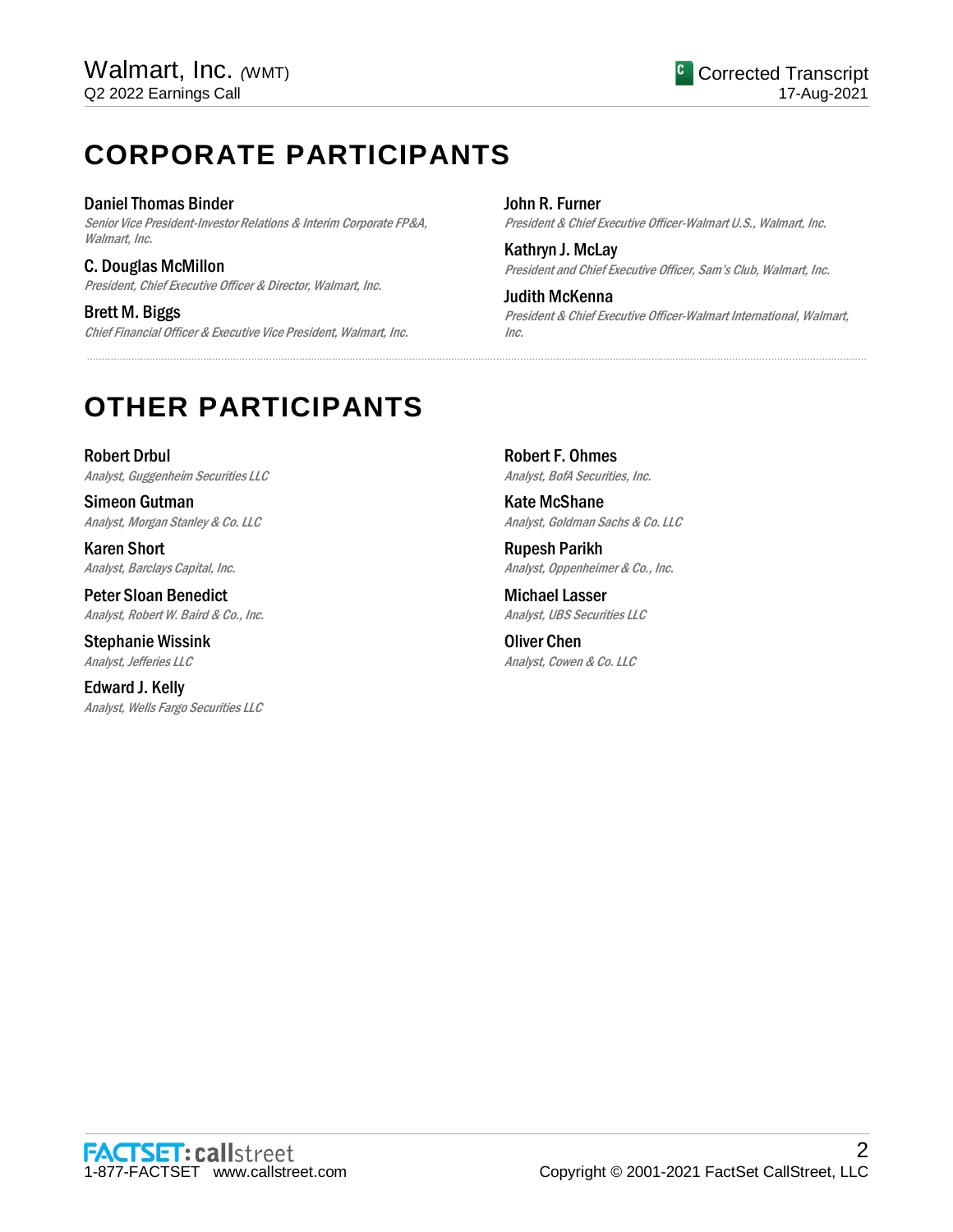# **MANAGEMENT DISCUSSION SECTION**

**Operator**: Greetings. Welcome to Walmart's Fiscal 2022 Second Quarter Earnings Call. At this time, all participants are in a listen-only mode. A question-and-answer session will follow the formal presentation. [Operator Instructions] Please note this conference is being recorded.

At this time, I'll now turn the conference over to Dan Binder with Investor Relations. Dan, you may begin.

# Daniel Thomas Binder

Senior Vice President-Investor Relations & Interim Corporate FP&A, Walmart, Inc.

Thank you, Rob. Good morning, and welcome to Walmart's Second Quarter Fiscal 2022 Earnings Call. I'm joined by members of our executive team including Doug McMillon, Walmart's President and CEO; Brett Biggs, Executive Vice President and Chief Financial Officer; John Furner, President and CEO of Walmart U.S.; Judith McKenna, President and CEO of Walmart International; and Kath McLay, President and CEO of Sam's Club. In a few moments, Doug and Brett will provide you an update on the business and discuss second quarter results. That will be followed by our question-and-answer session.

.....................................................................................................................................................................................................................................................................

Before I turn the call over to Doug, let me remind you that today's call is being recorded and will include forwardlooking statements. These statements are subject to risks and uncertainties that could cause actual results to differ materially from these statements. These risks and uncertainties include but are not limited to the factors identified in our filings with the SEC. Please review our press release and accompanying slide presentation for a cautionary statement regarding forward-looking statements as well as our entire Safe Harbor statement and non-GAAP reconciliations on our website at stock.walmart.com.

.....................................................................................................................................................................................................................................................................

It is now my pleasure to turn the call over to Doug McMillon.

# C. Douglas McMillon

President, Chief Executive Officer & Director, Walmart, Inc.

Good morning, and thanks for joining us. Results for the second quarter were strong. Excluding divestitures, we saw revenue growth of 7.6% in constant currency, leveraged expenses and grew operating income ahead of sales at 24.1% in constant currency. Recent quarters have demonstrated more than ever that our omni-channel strategy is the right one, as we serve customers regardless of how they want to shop. There are occasions when people want to visit a store, times when they want to pick up and times when they want to have it delivered. We're going to keep innovating and executing to get better at all three, as our diversified omni model positions us well to gain share in high-growth markets around the world. I want to thank our associates for the work they did to deliver these results. They continue to step up and serve others in an inspiring way.

Since the pandemic began, we've been clear that our priority is the safety of our associates and those who shop with us. We think it's important that as many people in the US get vaccinated as soon as possible and vaccines be made widely available around the world. As the Delta variant spread and as the potential for future variants persists, we made the decision to require our US teams above store and club level to become fully vaccinated by October 4. At the same time, we doubled the cash incentive to get vaccinated for hourly associates in the US to \$150. We're grateful to those associates that are already vaccinated.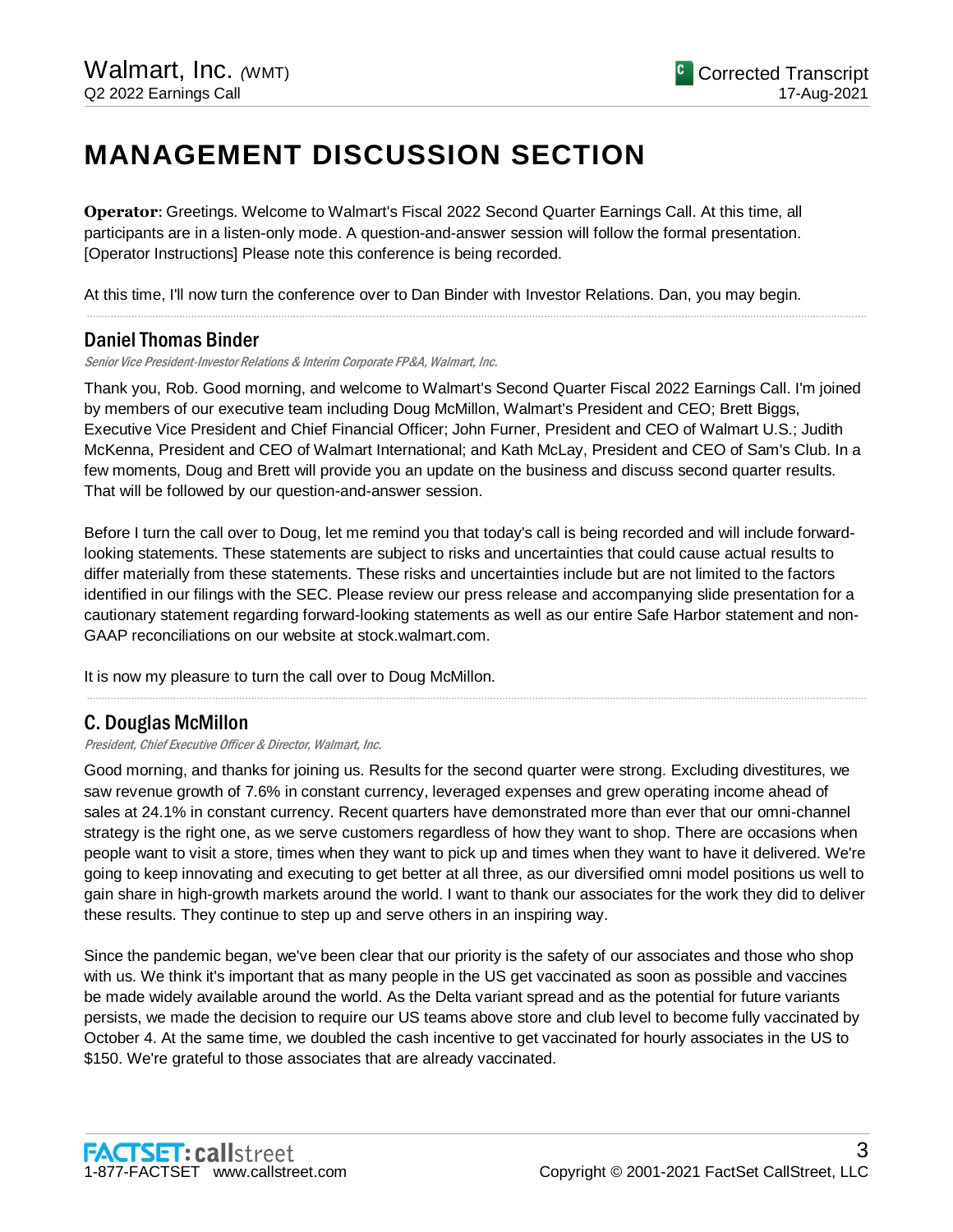I'm confident in the fundamental strength of our business even as we navigate the benefits from economic stimulus in the US for both this year and last year. We've proven our ability to serve customers in challenging environments and across multiple channels, formats and countries. The phrase, Serving Customers, has traditionally meant one thing at Walmart, but today it includes serving marketplace sellers, our advertising partners and those that want to use our fulfillment services or proprietary software.

Our advertising business in the US, Walmart Connect, nearly doubled during the quarter versus last year with active advertisers up more than 170%. And this isn't confined to the US. We're growing ad businesses in Mexico, India, Canada and, most recently, in Chile. Our fulfillment services for marketplace sellers continues to scale too. We're on track to hit full-year double-digit GMV penetration by year-end. We also announced during the quarter that we'll serve other businesses through certain in-house technologies used for pickup and delivery. Our partnership with Adobe is an example of that.

These are a few examples of how we're using our assets to scale new businesses within the company and build new streams of revenue and profit. Our tech and product teams have made a lot of progress modernizing our technology and way of working. We're starting to see the fruit generated by their efforts as we build innovative solutions that have utility across the enterprise. We're starting to see more examples of where one idea or one tech product can benefit more of our businesses and faster. Cloud-powered checkout comes to mind. This technology enables seamless experiences for customers and associates like mobile Check Out With Me, Scan & Go, and self-checkout.

More than 30 applications across five countries are leveraging cloud-powered checkout for retail transactions. Things like building a 360-view of the customer using machine learning is important for our business in the US, but it's also important in other markets. That's why we're now leveraging this technology in Mexico and in Central America. The Ask Sam app that you've heard us talk about was originally built for Sam's Club associates. Now the same concept has been adapted for use in Supercenters. It helps our associates be more productive and better serve customers. I'm really pleased about the work our tech teams are doing to unlock value across the business.

Now let's move on to segment results. I'll begin with Walmart U.S. The underlying business is strong, even as we navigate the many effects of the pandemic as well as government stimulus this year and last year. Customer behaviors changed during the quarter, as people were shopping with us more in stores than online. As that shift occurred, we gained market share in grocery. Even as eCommerce growth slowed as we layered on top of tremendous growth last year, we feel good about our two-year stacks of comp sales and eCommerce growth. The good news for us is that we can serve them either way, and of course they get to choose. We also saw nearly triple-digit growth in advertising sales through Walmart Connect and added thousands of new sellers on our eCommerce marketplace during the quarter.

I like the progress we're making with Walmart Fulfillment Services too. We saw 150 basis points sequential improvement in GMV measured as a percentage of marketplace GMV. Recall earlier this year we announced a step-up in CapEx spending, with heavy emphasis on supply chain in the coming years. This will mean additional capacity and automation from our largest fulfillment centers to our stores. These investments are aimed at increasing assortment to broaden our appeal with customers and get product positioned and picked efficiently to deliver it faster. These investments will increase capacity, help support the growth of Walmart+ and improve productivity. From a merchandising point of view, we launched new private brands in healthcare and pet categories. The new insulin product we're offering is a huge win for customers. We call it ReliOn and it will save customers up to 75% off the cash price of branded insulin products.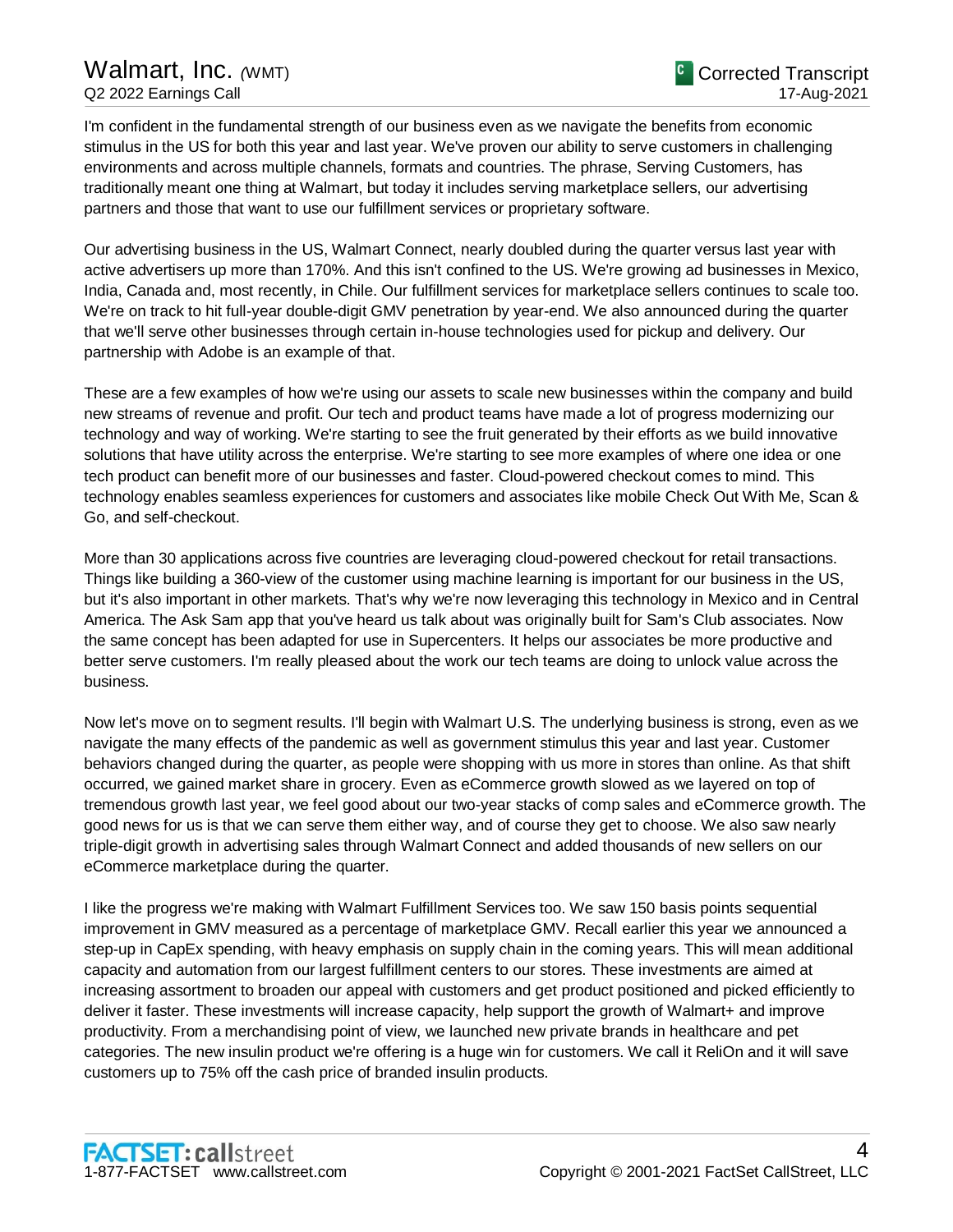Sam's Club in the US continues to impress. 19 years ago, I got the opportunity to become the chief merchant at Sam's, and I can confirm there hasn't been a time in at least 19 years when Sam's has had this much momentum. They also have strength in so many key metrics, including our most important membership metrics. We saw that story continue this quarter with membership income growth of 12.2%, the fourth consecutive quarter of doubledigit growth. Total membership counts are a record high and overall renewal rates, and those for Plus members continue to be strong. Similar to clubs in China and Mexico, members are shopping with us in Club for pickup and delivery. Sam's is an innovation engine for the company, and they're showing us all what's possible with technology products like Scan & Go.

For our businesses outside of the US, we continue to see strong results in continuing markets through a combination of top line growth and operating discipline. Excluding divestitures, net sales increased nearly 13% in constant currency. eCommerce continues to play a bigger role for us. Net sales penetration for eCommerce was about 19% in Q2, an increase of more than 700 basis points from last year. We're strengthening our omni-channel approach in Mexico, China and Canada. In Mexico, we launched Walmart Pass, a membership model where customers get unlimited same-day delivery from stores, completed the rollout of Scan & Go to all Sam's Clubs, added new sellers to the marketplace and grew our online SKU count by 30%.

China had a particularly strong quarter, with growth in eCommerce of 75%. During the 6.18 Festival, eCommerce penetration in this market reached 45%. Our business in Canada also had strong eCommerce growth of 41%. We've seen an uptick in Net Promoter Scores there as more customers are shopping with us across channels.

Our eCommerce marketplace in India, Flipkart, continues to drive strong growth in GMV, in line with our high expectations. This team has been busy. They introduced Flipkart Camera, our first of its kind technology at scale for the Indian customer that allows users to view products in their physical environment, expanded their grocery business to over 70 cities and launched a new commerce platform called Shop See to help reach the reseller community. They're also increasing customer stickiness with Flipkart Plus. It's a tiered program based on spend that helps us drive higher repeat rates. Customers and the program transact more frequently, and we see lower churn than others. They also recently completed a new funding round, which placed a value on the business of about \$38 billion, significantly higher than the valuation when we invested just three years ago. There were large votes of confidence from a strong group of investors, and we'll put those dollars to work to deliver growth in key areas such as grocery, fashion and our supply chain. You should see the common threads and leverage points across our businesses. Increasingly, we think about global businesses and global tech products rather than thinking or working a country at a time. There's more of a digital-first mindset here.

Before I close today, I'd like to remind everyone of the new ESG report we published last month. I encourage you to invest time with each of the briefs to understand our priority issues along with the progress we're making against our commitments. For example, on emissions, we've reduced absolute Scopes 1 and 2 greenhouse gas emissions by more than 17% since 2015. Our original target was 18% by 2025. The tremendous progress we've made means we're on track to achieve the updated target we announced of a 35% reduction by the same date. Additionally, our suppliers report having avoided more than 186 million metric tons of CO2 emissions in 2020 for a cumulative total of more than 460 million metric tons avoided since we started Project Gigaton in 2017.

I also want to take a moment to mention an announcement we made on July 27 regarding the Live Better U education program. Walmart will now pay 100% of college tuition and books for associates as part of our commitment to invest nearly \$1 billion over five years in career training and development. This means that roughly 1.5 million full and part-time associates in the US can earn a college degree or learn other skills without the burden of debt. This is a fantastic initiative, giving our associates the opportunity to learn and grow.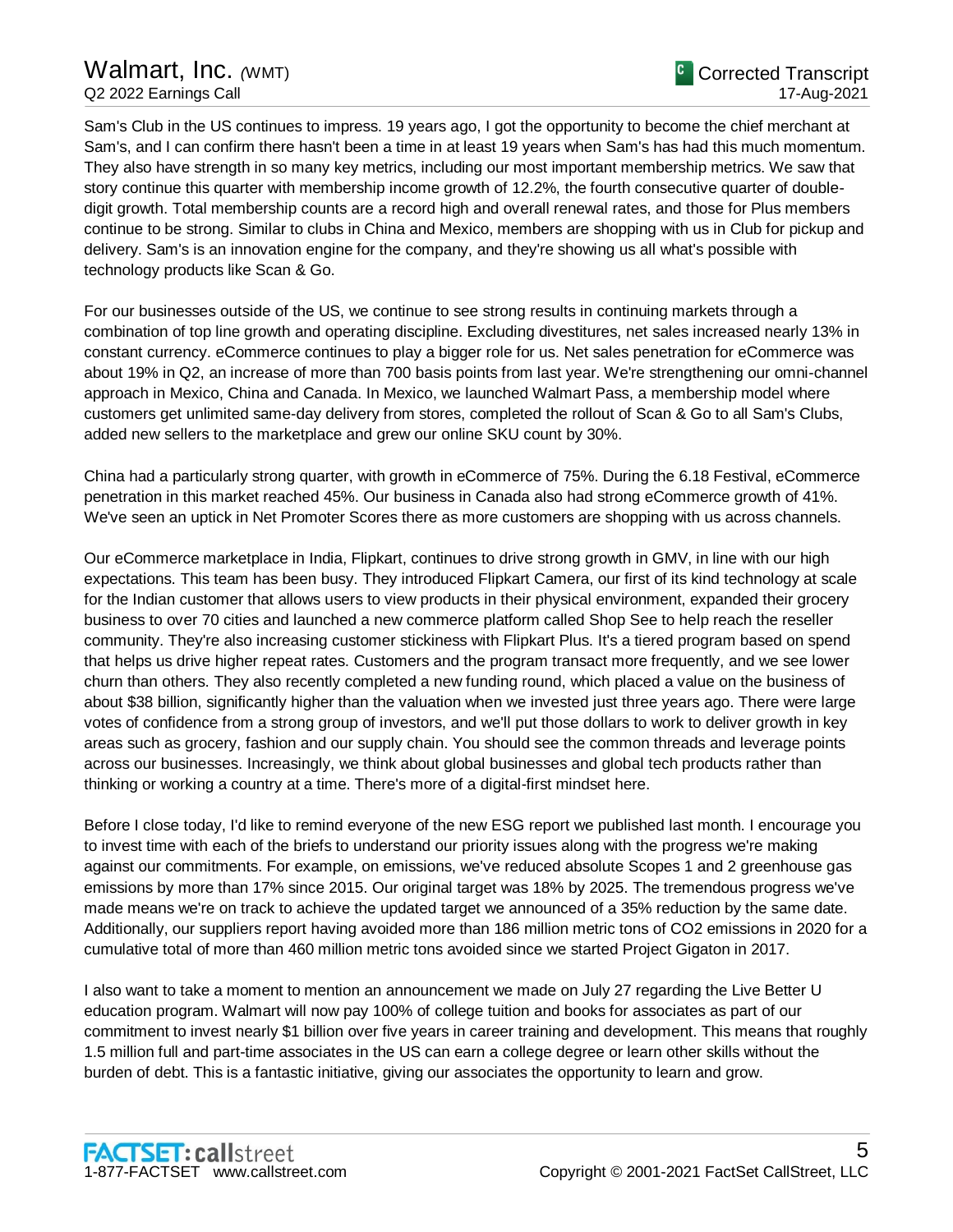I'll close by thanking our associates for how they serve others and our leadership team for their vision and ability to lead so much positive change so quickly. They built us into a global leader in omni-channel retailing with a model that is uniquely Walmart. Our team is designing with the customer at the center of our flywheel, which is coming together nicely. It's exciting to imagine how far we can go.

And now, over to Mr. Biggs.

# Brett M. Biggs

Chief Financial Officer & Executive Vice President, Walmart, Inc.

Thanks, Doug. Our strong second quarter and the solid start to the third quarter position us to deliver great year of financial results while making steady progress against our strategic priorities. Our results continue to demonstrate the power of the omni strategy, providing customers with new products, services and tools. No matter how customers want to shop, we're here for them. In some periods, in-store shopping will lead the way. And in some, eCommerce will lead the way.

.....................................................................................................................................................................................................................................................................

While we're always striving for more in each part of the flywheel, I'm pleased with the overall growth of the business. In Walmart U.S., comp sales grew 5.2% and transactions grew more than 6%, as customers are returning to the convenience of one-stop in-store shopping. eCommerce sales grew 6% in Q2 and 103% on a two-year stack.

We continue to build a very sizable eCommerce business around the world. In fact, we're on track to deliver \$75 billion in global eCommerce sales this year and on our way to \$100 billion in the near term.

We're also seeing continued strong US market share gains in grocery, which is a key part of our business. Sam's Club members are increasingly utilizing curbside pickup for online orders, and the adoption of Scan & Go technology in Club is at an all-time high. The success of Scan & Go at Sam's is one of the reasons we included this as part of the Walmart+ offering.

In International, eCommerce penetration is now at nearly 19% of sales, and we're rapidly expanding omni services in key markets such as Mexico. We're also rapidly expanding higher margin businesses like advertising, data monetization and eCommerce marketplace, which gives us flexibility to invest aggressively for the future while growing profit near term.

These businesses are in different places along the maturity curve, but we're scaling them. For example, Walmart Connect US advertising sales nearly doubled in Q2, and we expect the rapid growth to continue. While businesses like our new fintech JV are still in a start-up phase, we know the opportunities are significant and we'll share more in the coming quarters.

Now let's discuss Q2 results. As a reminder, the previously announced international divestitures significantly affect year-over-year comparisons. So my comments today will focus on the underlying business, excluding the effect of divestitures. In addition, the pandemic continues to create both tailwinds and headwinds for the business. US government stimulus benefited sales this year and last year, but many international markets continue to be negatively affected by COVID and related government operating restrictions. COVID costs remained elevated, but significantly lower than last year.

Total constant-currency revenue growth was strong, up 7.6% to more than \$138 billion, with strength across all reporting segments. Walmart U.S. comp sales increased more than 5% in Q2 and more than 14% on a two-year stack basis. International sales growth was strong, up nearly 13% in constant currency with strength in India,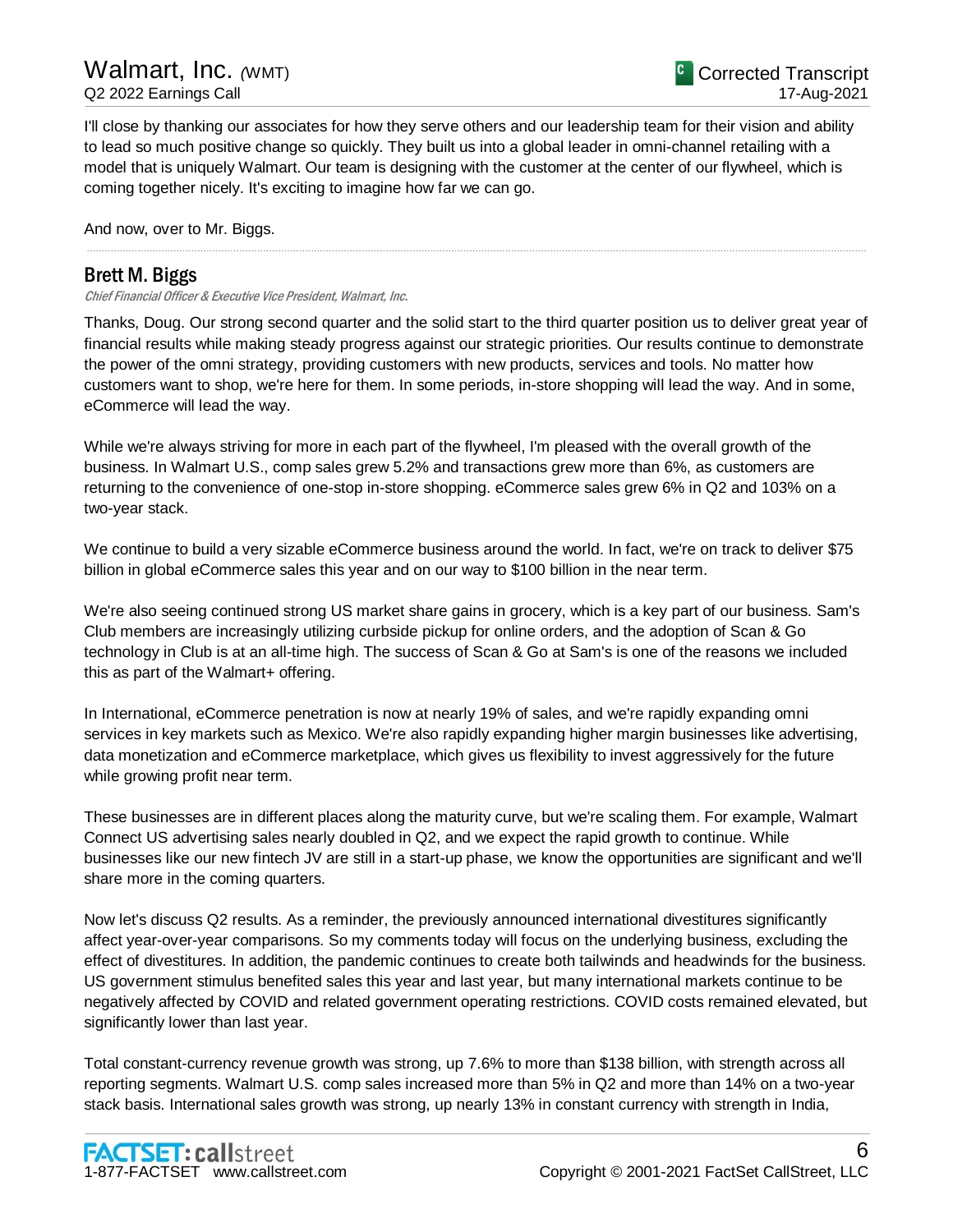Mexico and China, while Sam's Club comp sales grew more than 10% excluding fuel and tobacco. Currency benefited sales by about \$2.4 billion. Gross margin rate declined 22 basis points, reflecting category mix shifts at Sam's Club and format mix shifts in International, but Walmart U.S. gross margin increased with favorable mix and strong Walmart Connect results.

SG&A expenses leveraged 78 basis points, reflecting strong sales, lower COVID costs and a 36 basis point benefit from last year's adjusted items, partially offset by increased wage investments in the US. Adjusted operating income on a constant currency basis was up 15.1%, leading to strong adjusted EPS of \$1.78 with a \$0.03 benefit from currency. As anticipated, free cash flow declined about \$8 billion, due primarily to inventory increases from improved in-stocks and higher CapEx.

We repurchased \$2.4 billion of stock in Q2 and \$5.2 billion year-to-date, which is up significantly from last year. This is one of the largest quarters for buybacks over the past two years, demonstrating our financial strength and belief in the value of our company.

Now let's discuss the quarterly results for each segment. Walmart U.S. had another strong quarter. Underlying business trends continue to be solid, including strong grocery market share gains, according to Nielsen, and an acceleration of store traffic. In fact, comp sales increased each month through the quarter, and we're off to a good start with the back-to-school season. On top of extraordinarily strong growth last year, eCommerce sales were up 6% and have more than doubled over the past two years. Strong sales trends were led by grocery, health and wellness, and apparel as well as reopening categories such as automotive, travel and party supplies. Grocery sales were up 6%, including the benefit from modest ticket inflation and increased low-double digits on a two-year stack basis. That results in \$2.4 billion of growth in food sales year-over-year and about \$5.5 billion of growth on a two-year stack. Strong price positioning, great fresh quality and improved in-stocks are driving results.

We're excited about the traction we're seeing in strategic growth businesses. Walmart Connect sales roughly doubled in Q2 versus last year, as we ramp up new advertisers. The Spark Driver platform continues to grow, supporting last-mile deliveries from stores. Over the past 12 months, we've doubled Spark's coverage to more than 500 cities nationwide, providing access to more than 20 million households.

Our eCommerce marketplace is also expanding, and we expect to make hundreds of thousands of additional items available for fulfillment services this year alone. The Walmart business model is evolving, and these newer businesses are contributing to results in a more meaningful way.

Walmart U.S. gross profit rate improved 20 basis points, with lower markdowns and strong advertising revenue, partially offset by increased supply chain costs. Margins were also helped by administering COVID vaccines this year and lapping last year's COVID-related closures of vision and auto care centers. We're continuing to see a bit more cost inflation than normal, but our merchants are working with suppliers and monitoring price gaps to keep prices low while managing margins.

Operating income was strong, up about 12% on an adjusted basis. Inventory increased 20% due to lapping COVID-related inventory effects last year and strong sales growth this year. We continue to monitor industry trends related to transit and port delays. Our merchants continue to take steps to mitigate challenges, including adding extra lead time to orders and chartering vessels specifically for Walmart goods. Out-of-stocks in certain general merchandise categories are running above normal, given strong sales and supply constraints.

International had a great quarter with strong sales and profit growth. Net sales grew nearly 13% in constant currency, including strength in India, Mexico and China. It's encouraging to see the continued progress of our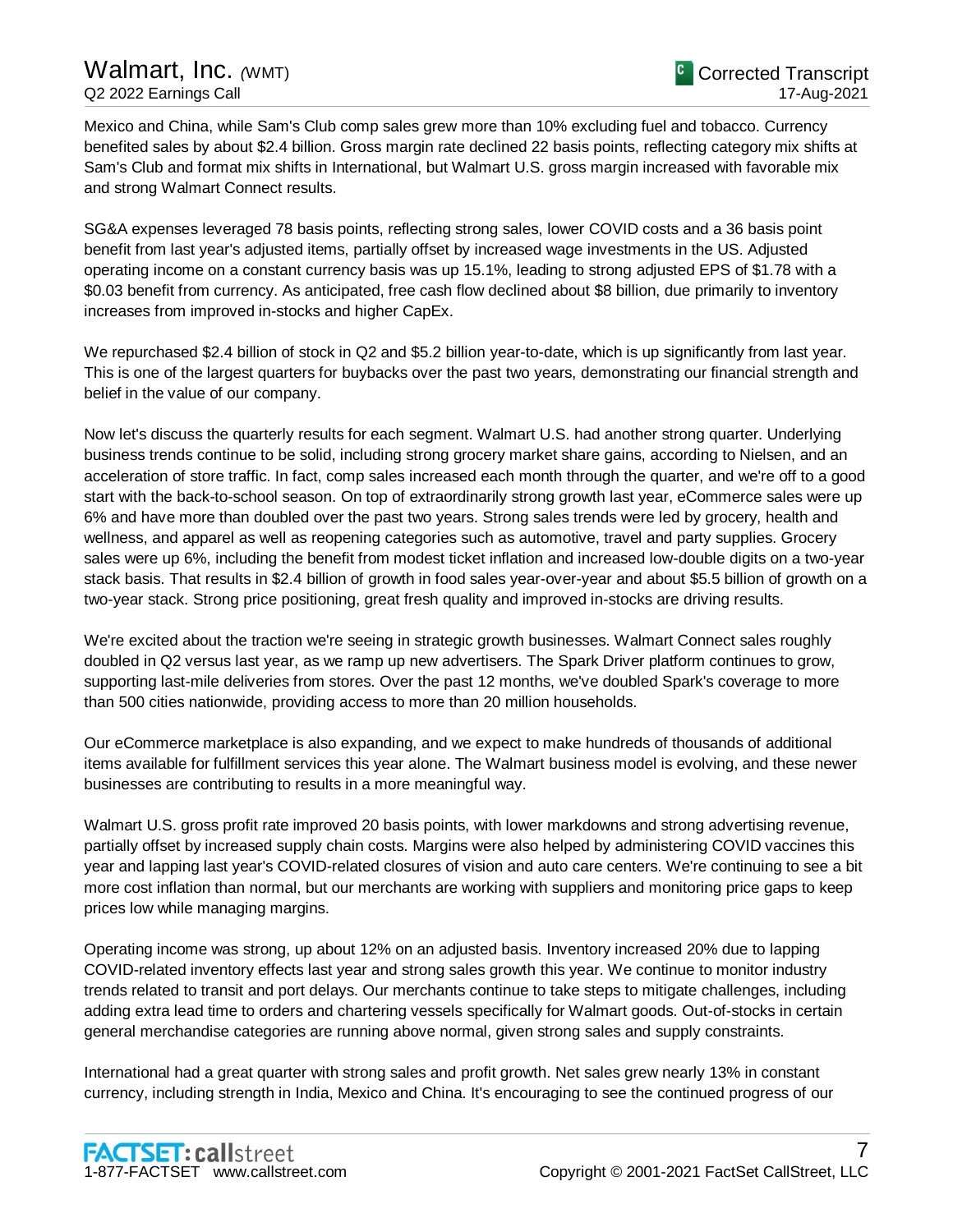large and growing eCommerce business in our markets. eCommerce sales grew 86%, and penetration accelerated more than 700 basis points to nearly 19% of constant currency sales. Comp sales in Mexico increased 4.7%, as the omni-channel strategy continues to accelerate. We're seeing strong response to the launch of Walmart Connect Media in Mexico, with the number of advertisers and campaigns growing rapidly.

Flipkart had another good quarter. Sales growth was strong, even as they dealt with COVID, and we continue to see improving trends in monthly active customers and users. We were excited to take another step to position the Flipkart Group for future growth with the completion of a \$3.6 billion funding round in July that included strong representation from external financial investors valuing the business at nearly \$38 billion. In Canada, COVIDrelated government restrictions on the sale of nonessential categories like apparel and general merchandise pressured sales and profitability, but we're optimistic that we'll see a more normalized sales and profit environment in the back half.

China comps increased 2.9% and were up 11.6% on a two-year stack, and eCommerce penetration has now reached more than 25% of sales in China. International operating income was strong increasing about 28%, reflecting sales strength, the benefit from lapping last year's discrete tax item and lower COVID costs. Excluding the discrete item, adjusted operating income increased over 12%.

Sam's Club delivered excellent results with strong growth in sales, membership and profit. Comp sales grew 10.6% excluding fuel and tobacco and were up nearly 28% on a two-year stack basis, including strong eCommerce growth. Membership trends were also strong, as we achieved a new high for overall member counts, saw significantly higher renewal rates and delivered record Plus member penetration. Sam's operating income was up 11 5%.

Now let's turn to guidance. We're closely monitoring the evolving COVID impacts around the world. Guidance discussed today assumes a continued strong US economy with no new significant government stimulus for the remainder of the year. All of the guidance discussed excludes the impact of international divestitures. We now anticipate higher full-year sales growth due to the strong first half performance and an expected good back half of the year, with consolidated net sales growth expected to be up 6% to 7% versus prior guidance of a low- to midsingle-digit increase. Walmart U.S. comp sales are expected to increase 5% to 6%, representing about \$20 billion of growth. We anticipate Sam's Club comps to increase 7.5% to 8.5% excluding fuel and tobacco and International constant currency sales growth of 7% to 8%.

We're also raising full-year guidance for operating income and EPS. On a constant currency basis, we expect fullyear consolidated adjusted operating income to increase 11.5% to 14%, which is a material step-up from our prior guidance of high-single-digit growth and an even more significant increase from our initial guidance in February. Walmart U.S. adjusted operating income is expected to increase 11% to 13.5%. Full-year adjusted EPS is now expected to be in the range of \$6.20 to \$6.35. This is an increase from prior guidance of low-double-digit growth as well as above the initial guidance of flat to up slightly.

The third quarter has started off well, as back-to-school shopping is underway, and we expect grocery market share gains to continue. We now anticipate Q3 adjusted EPS in the range of \$1.30 to \$1.40, with Walmart U.S. comp sales excluding fuel increasing between 6% and 7%. Again, I'm very pleased with the second quarter results and feel good about the underlying momentum of the business.

Thank you for your time and interest this morning, and we'd be happy to take your questions.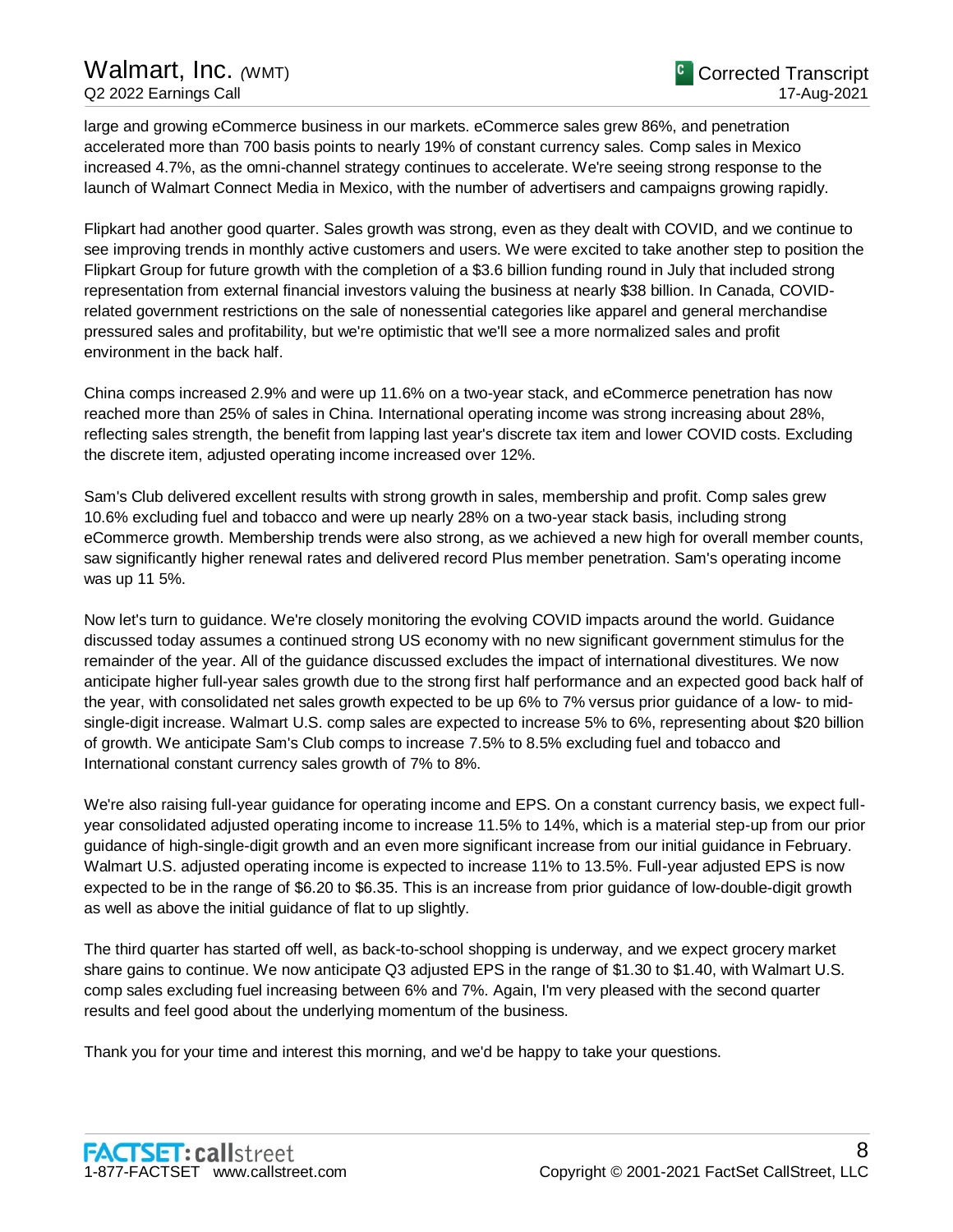# **QUESTION AND ANSWER SECTION**

**Operator**: Thank you. At this time, we'll now be conducting a question-and-answer session. [Operator Instructions] And our first question today comes from the line of Bob Drbul with Guggenheim. Please proceed with your question.

.....................................................................................................................................................................................................................................................................

### Robert Drbul

**Robert Drbul**<br>Analyst, Guggenheim Securities LLC

Hey, guys. Good morning. I guess the question that I have is you guys talked about inflation running through. I was just wondering if you can maybe give us some categories that you're seeing the most pressure, how you're adjusting with price and sure what you're seeing competitively with pricing throughout the business. That would be helpful. Thank you.

.....................................................................................................................................................................................................................................................................

### John R. Furner

**John R. Furner**<br>President & Chief Executive Officer-Walmart U.S., Walmart, Inc.  $\mathcal{A}$ 

Hey, Bob. Good morning, it's John. Just a couple of things. First, I want to say thanks to my team for the quarter they just completed and the work they've done to position the business so well for now and in the future. And the merchant team that's as broad as the team at Walmart, fortunately they have a lot of levers that they can use all across the business to make sure our value is right for customers. We've seen strength in food and general merchandise and other categories. And as the environments change, the team, they've just done an amazing job reacting to so many things over the last 18 months and continue to do so. And they've been quite deliberate about ensuring that our value remains strong. I'm happy to report that our price value is as strong as it has been throughout the pandemic and above what it was before the pandemic began. And so the teams doing things like driving strong businesses in apparel and home and general merchandise in addition to food helped them mix out. Inventory management is another key to this. We finished the quarter up about 20%. In inventory, which I think we're well positioned going into the rest of the year based on where the inventory is and we've had strong sellthroughs. The comp sales always help.

So with the cost pressures that we do see across the supply chain, I mean you heard Brett mention that we're doing things like chartering vessels and securing supplies, so we ensure that we're ready for the third and fourth quarter. And we've seen some inflation in the low-single digits. But the thing I watch that I think is just most important is that we see our unit share in categories like food growing faster than our dollar share to ensure that we can position ourselves well in terms of retail value for the customer and play a role in keeping inflation down for the country.

.....................................................................................................................................................................................................................................................................

.....................................................................................................................................................................................................................................................................

.....................................................................................................................................................................................................................................................................

## Robert Drbul

**Robert Drbul**<br>Analyst, Guggenheim Securities LLC

#### Thank you.

**Operator**: Our next question is coming from the line of Simeon Gutman with Morgan Stanley. Please proceed with your question.

Simeon Gutman **Simeon Gutman**<br>Analyst, Morgan Stanley & Co. LLC  $\bigotimes$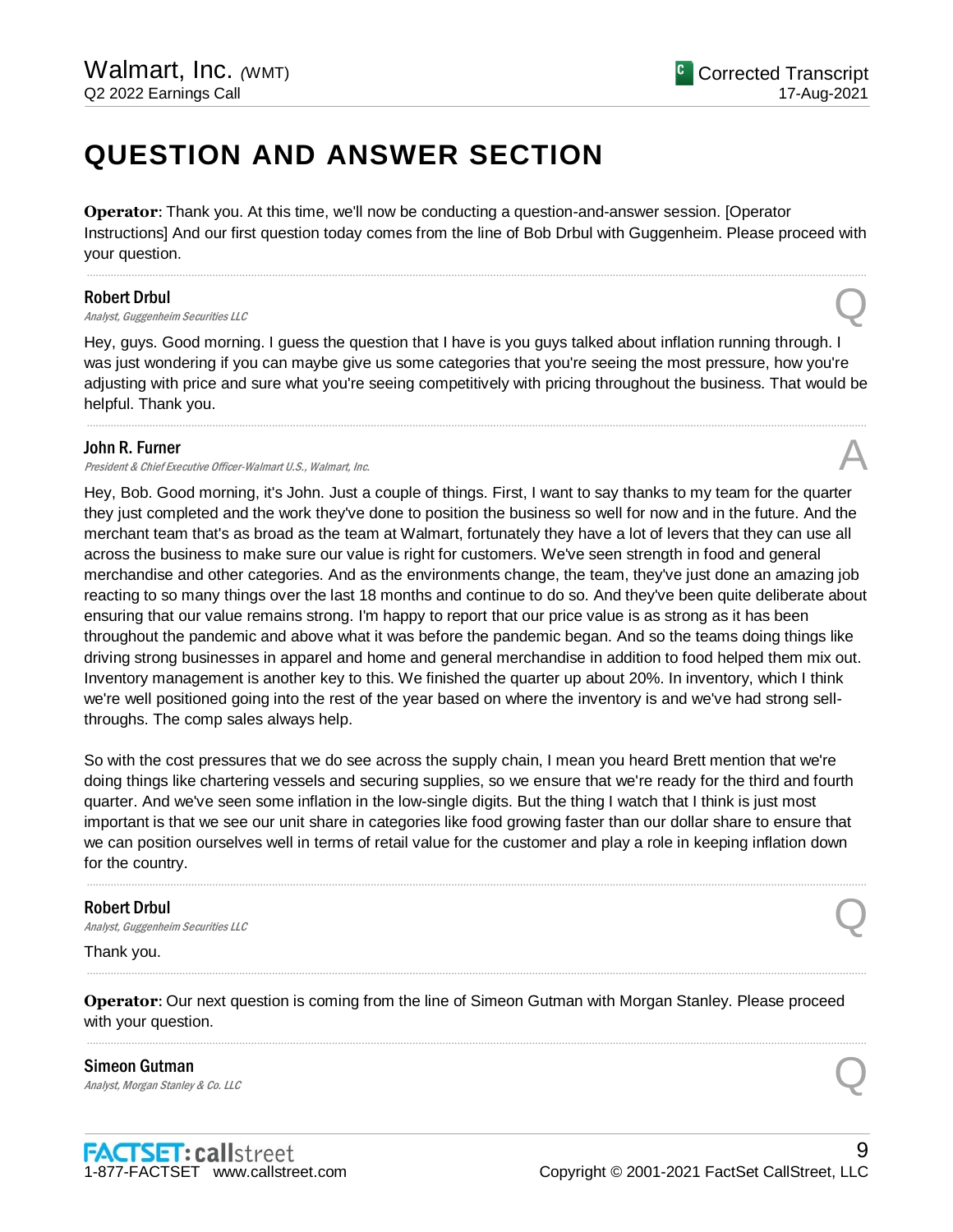Hey. Good morning, everyone. I have one for Doug and one for Brett. And, Doug, mine for you is two parts. First question is if you could give us a sense of the most important strategic imperative that's on your plate. And I was going to throw out a couple, like supply chain, associates, or alternative profit pools. And I know it may be hard to pinpoint one, but I'm curious where the focus is. And then the second part for you, Doug, is how active of a debate is there about plowing money back into the business because EBIT dollars are growing well above the algo. And I'm curious why not put more back into the business when the business is over-delivering.

.....................................................................................................................................................................................................................................................................

# C. Douglas McMillon

President, Chief Executive Officer & Director, Walmart, Inc.

Hey, Simeon. Good morning. As it relates to the most important strategic imperative, the thing that came to mind first was speed. I think innovation and speed may be together. We're trying to change the company. And as we've said to everybody for a while now, our purpose and our values are constant, but everything else is open to change. And we're becoming more digital. We're learning how to work differently. And the reason that I would have that at the top of the list is because that's what bears fruit forever. We've launched new businesses. We've scaled new businesses. A year from now, we're going to be doing the same thing. Five years from now, we're going to be doing the same thing. And so my focus working with this team and with Suresh and everybody else is to try and get into how we're working and increase the speed and innovation and productivity of the company.

As it relates to putting money back in, I think we've been on our front foot for a while and will stay there. And we're not going to give you any additional guidance today as it relates to capital needs or things like that. But as we shared with you back in February, we've got opportunities to play offense. We're confident in what we're doing. We like the assets we've got. I think some people view stores these days as boring. We don't. We love the business that we've got, and we love what we're adding to it. And if we see opportunities to be more aggressive either on the income statement side or the balance sheet, we'll take them and we'll share it at that time.

.....................................................................................................................................................................................................................................................................

## Simeon Gutman

**Simeon Gutman**<br>Analyst, Morgan Stanley & Co. LLC  $\bigotimes$ 

Thanks. And I guess the follow-up for Brett is that thinking about 2022 and without giving concrete guidance, you initially set up 2021 as this investment year and now your growth at least for – sorry, for 2022, your fiscal 2022 is coming in faster than you expected. So now that that fiscal growth is coming in better than expected, does it change any algo into next year or are you still confident that the business can keep growing algo going forward?

.....................................................................................................................................................................................................................................................................

## Brett M. Biggs

Chief Financial Officer & Executive Vice President, Walmart, Inc.

Yeah, thanks, Simeon. We talked about in February that at that time we gave guidance for this year. We did it assuming there was no government stimulus. We've certainly gotten some of that during the year and we benefited from that. We've been straightforward on that front. So as Doug said, though, we've been front-footed. We continue to lean in. We're making investments where need to make investments. There's nothing that we're pulling back on that we feel is important for the long-term value of the company. And as you look at the longer term growth that we talked about, a 4% type growth for the company longer term, I still feel good about that. I feel good about our ability to grow profit greater than sales as we talked about in February. None of that has changed. But we said at the first year too, year-to-year growth depends some on what we see on stimulus this year which we've gotten quite a bit. So year-to-year, Simeon, we'll come out and talk about that. But longer term, I remain very, very optimistic about the company.

.....................................................................................................................................................................................................................................................................

Simeon Gutman **Simeon Gutman**<br>Analyst, Morgan Stanley & Co. LLC  $\bigotimes$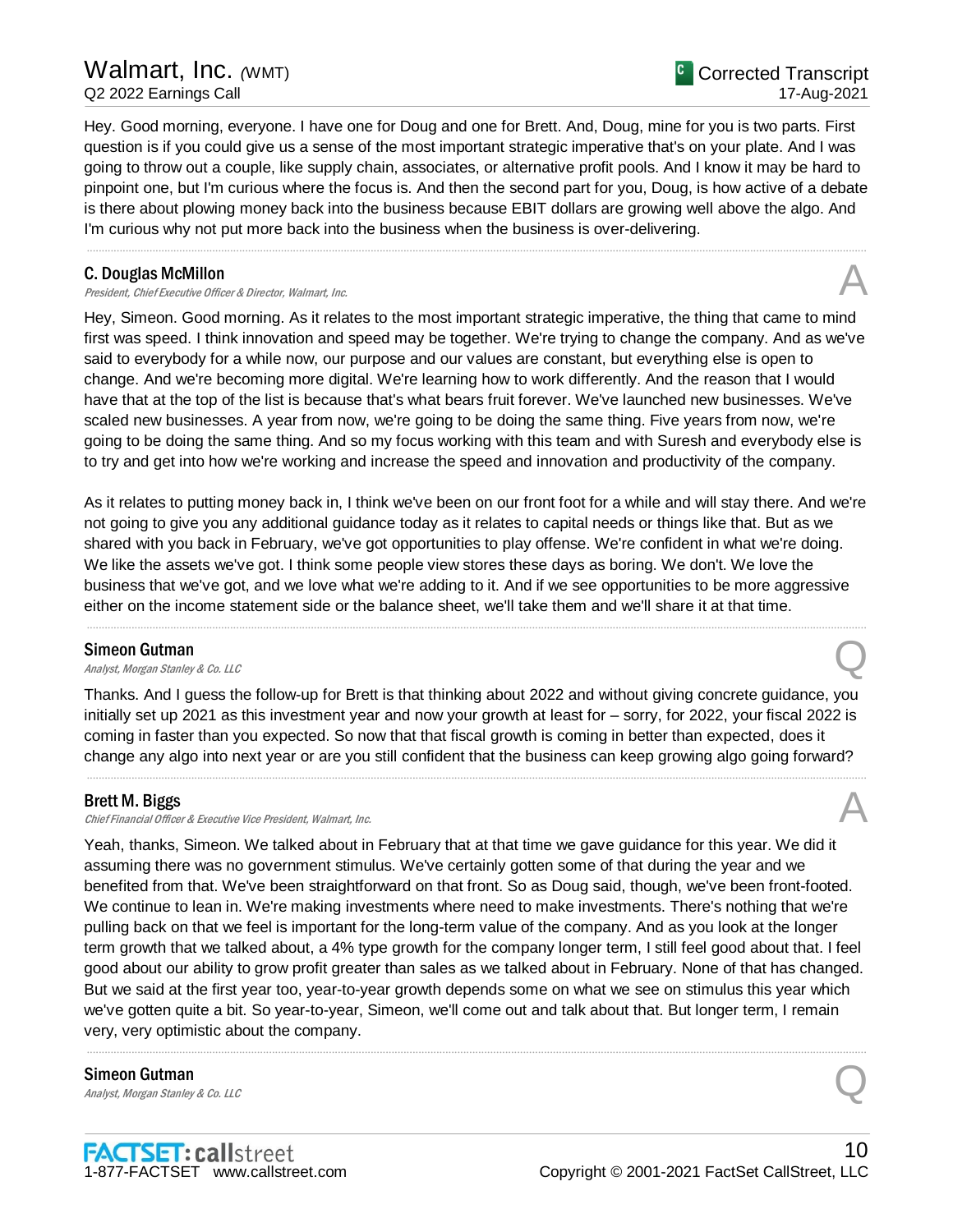#### Thank you.

**Operator**: Our next question comes from the line of Karen Short with Barclays. Please proceed with your question.

.....................................................................................................................................................................................................................................................................

.....................................................................................................................................................................................................................................................................

### Karen Short

**Karen Short**<br>Analyst, Barclays Capital, Inc.  $\bigotimes$ 

Hi. Thanks very much. Actually, just I guess following up on that. So I think the knock that Walmart would get is obviously that you've been in a perpetual kind of investment cycle. And it does seem that you're in a little bit more of a steady state. So wondering if you could just elaborate a little bit on that with respect to the longer term outlook of where you think you're at on CapEx and wages beyond fiscal 2022 because, again, I think it does seem that the algorithm seems a little bit more sustainable with the sales versus – US sales versus US EBIT relationship.

.....................................................................................................................................................................................................................................................................

### C. Douglas McMillon

**C. Douglas McMillon**<br>President, Chief Executive Officer & Director, Walmart, Inc.  $\mathcal{A}$ 

Yeah, Karen, this is Doug. I'll go first, and then Brett can chime in if he wants to. The business, it's interesting to think about in terms of investment cycles. The business is always going to make investments, and it's going to grow and it's going to grow earnings. And why can't we do those things at the same time? Why can't we invest capital in automation, for example, and increase productivity and have earnings growth to the degree that we should? We manage the short term and the long term. As everybody knows, we're a company that's particularly focused on the long term, particularly focused on the top line. We'll manage the bottom line. But I kind of would like to push back a little bit on this, are you an investment cycle today, will you be tomorrow. We'll be announcing investments all the time, and you guys should expect us to grow the top line and the returns of the company over time as we do that. The business is changing shape, and I think that's the key. We're not just buying and selling merchandise and Supercenters at this point, we're changing how the company is comprised. If you look at just imagine a bar chart of revenue or a bar chart of profitability, the mix is shifting. And that unlock, as we stick with it, creates a different financial equation than what we would have had years ago.

.....................................................................................................................................................................................................................................................................

#### Brett M. Biggs

Chief Financial Officer & Executive Vice President, Walmart, Inc.

Yeah, I was thinking about, Karen, to five years ago, almost six years ago now, when we talked about that we needed to take the opportunity to invest in wages and eCommerce. And we were a little bit behind where we wanted to be in some areas. And now when we invest, it feels very offensive. It feels like we're improving our competitive position. It's very broad based. When you look at the results this quarter, as an example, of Walmart U.S. and Sam's Club and International, very broad-based strong performance. And to Doug's point, I think we'll continue to be able to do both, grow top line, grow returns, grow bottom line while we continue to invest in the business. I think all of those are a critical piece of what we're doing.

.....................................................................................................................................................................................................................................................................

.....................................................................................................................................................................................................................................................................

**Operator**: Our next question comes from the line of Peter Benedict with Baird. Please proceed with your question.

Peter Sloan Benedict **Peter Sloan Benedict**<br>Analyst, Robert W. Baird & Co., Inc. Quality Reserves Analyst, Robert W. Baird & Co., Inc.





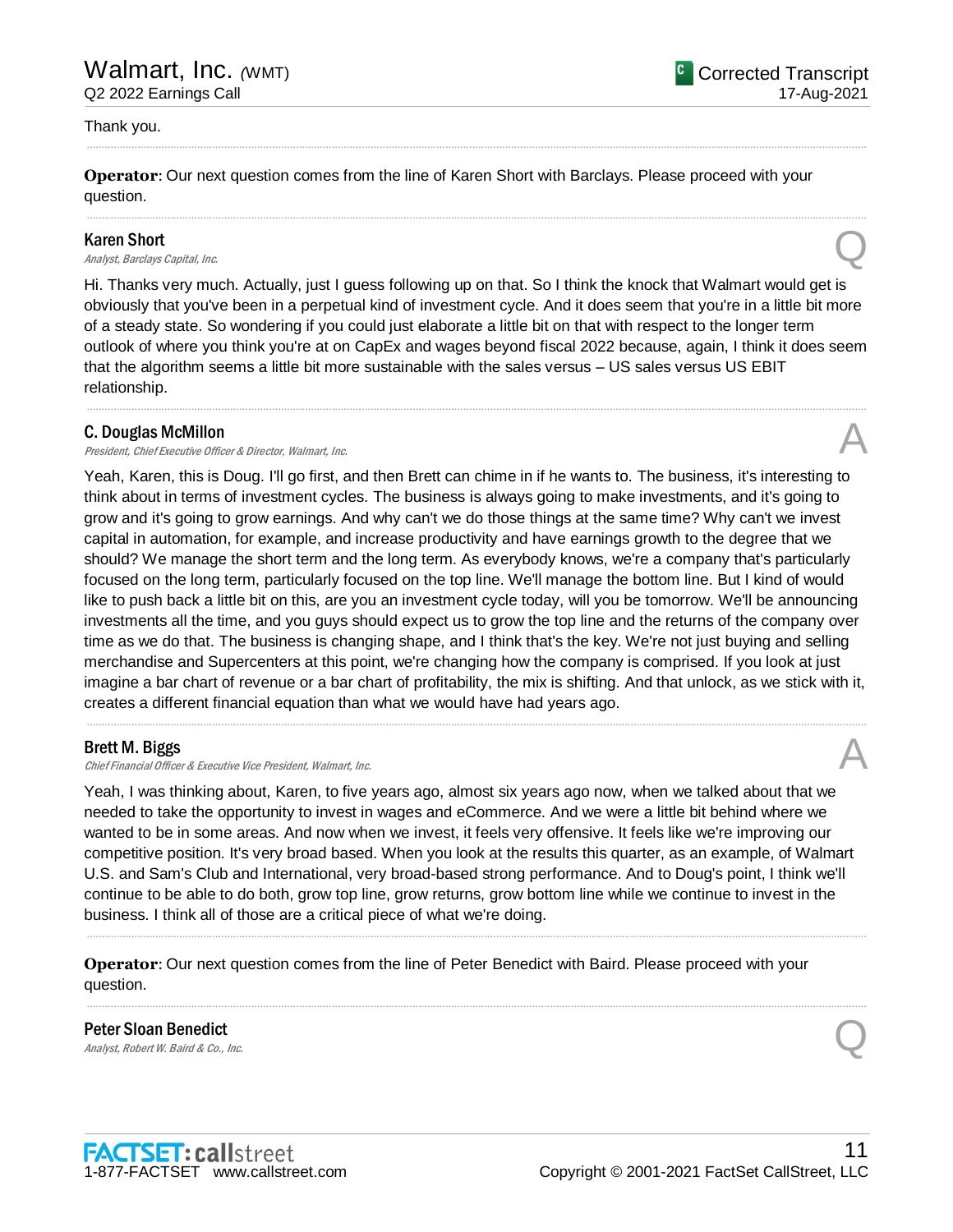All right, guys. Good morning. Thanks for the question. Just one follow-up on one of the previous questions. Just, Brett, you mentioned stimulus impact. I don't know if you can maybe build on that a little more. I mean we obviously know there's been a lot out there, but I don't know if you're able to frame that at all.

And then my other question is just more around supply chain. Management inventory levels looking good. Instocks better. How do you feel about kind of as we look forward to these second half holidays, obviously the comp guide is good. But just access to product for whether it be Halloween, Christmas, that timing of events you're planning, just how are you thinking about that as we think more towards the fourth quarter? Thanks.

.....................................................................................................................................................................................................................................................................

### Brett M. Biggs

Chief Financial Officer & Executive Vice President, Walmart, Inc.

Yeah, Peter. It's Brett. I'll start out. I mean, we did – we gave guidance in February that didn't include stimulus at the time. We didn't know it was going to happen, so it was an easier way to give guidance. We've gotten stimulus. Given what's happened in the last 18 months, it gets pretty challenging to try to pick apart what things benefited what part of the business. We know we've benefited from stimulus. But the underlying business is really strong. And John will talk about it in a minute. But what you see in our food business, which sometimes gets overlooked despite the size and the importance of that to our company. Back-to-school is really strong. So I feel good about the underlying business that I see regardless of whether there's stimulus or not.

.....................................................................................................................................................................................................................................................................

# John R. Furner

President & Chief Executive Officer-Walmart U.S., Walmart, Inc.

Yeah, morning, Peter. This is John. I'll just pick up where Brett left off. As Brett mentioned in the opening comments, the comps improved sequentially each month of the quarter. And we feel great about that momentum. Our team has worked really hard this year to position the business well going into this what seems to be a strong back-to-school season early. We're happy with the results in categories like apparel and stationery and others that you would expect in a strong time like this.

I mean as far as the supply chain, the team, really proud of the work the team has done and thankful that we have such an experienced team who can manage these types of disruptions that we've seen around the global supply chain. So we've chartered vessels, as Brett said. We've secured capacity for the third and fourth quarter and feel good about the inventory positioning, particularly compared to last year, with inventory up 20% across the segment. So I think we're in good shape going into the third and fourth quarter. Of course, we'll manage this the entire time and look for strong results as we get into the third quarter.

.....................................................................................................................................................................................................................................................................

# C. Douglas McMillon

**C. Douglas McMillon**<br>President, Chief Executive Officer & Director, Walmart, Inc.  $\mathcal{A}$ 

Be good to hear from Kath and maybe, Judith, if you want to, on supply chain challenges around the world. Sam's faces the same set of issues, whether it's the tailwinds from stimulus or what's happened with supply chain. And you've got some seasonal categories where you can read sales earlier than we would in Walmart U.S.

.....................................................................................................................................................................................................................................................................

# Kathryn J. McLay

President and Chief Executive Officer, Sam's Club, Walmart, Inc.

Yeah, certainly we saw strong seasonal sales through Q1, particularly in our GM areas and that was certainly assisted by stimulus. But what we're seeing in Q2 is that same strength continuing. So whether we're seeing in back-to-school, in Halloween or fall, we're seeing our members highly participating in those categories. And we thought we bought aggressively. We wish we'd bought even more aggressively. I think there's a lot of upside in that space.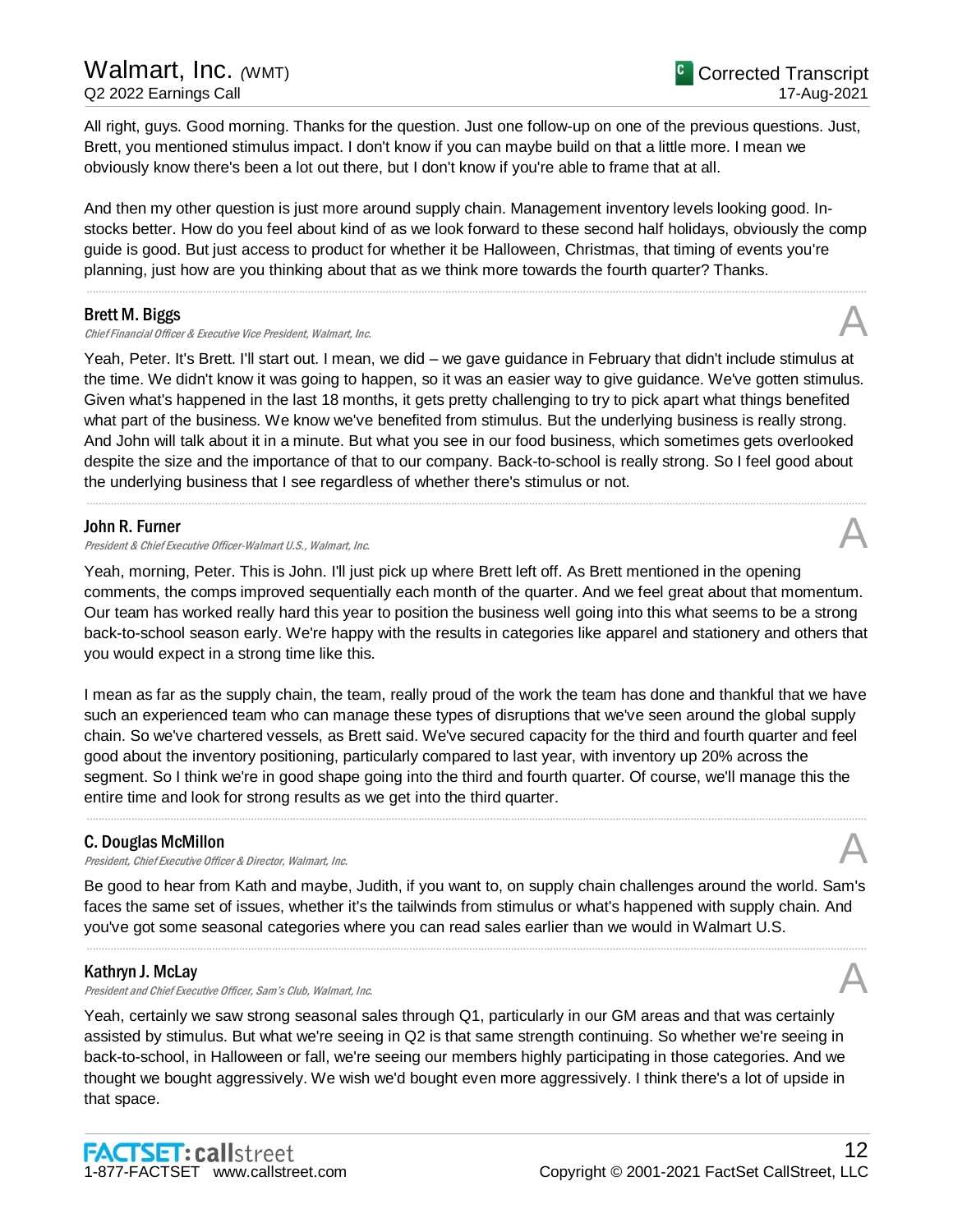## Judith McKenna

President & Chief Executive Officer-Walmart International, Walmart, Inc.

Yeah, in International, it's very similar trends in some of our markets that John outlined. One of the unique capabilities that Walmart has is its scale and its ability to leverage across that scale. So we've worked with the US businesses, with the Canada business, particularly, and through Mexico business to try to make sure that we keep in stock for the customer front of mind. We're continuing to see strength in all of the categories that we've got, but we're prioritizing the holiday season coming up. And in India, we're prioritizing Big Billion Day, which is their Diwali festival, which is coming up in early November.

.....................................................................................................................................................................................................................................................................

.....................................................................................................................................................................................................................................................................

**Operator**: Thank you. Our next question comes from the line of Steph Wissink with Jefferies. Please proceed with your questions.

# Stephanie Wissink Stephanie Wissink<br>Analyst, Jefferies LLC

Good morning, everyone. Thanks for taking our question. We'd like to focus on omni and eComm if we could. I think, Doug, you mentioned in your prepared remarks that the business is becoming more global in orientation versus regional. And I think you also said – or stated some really strong penetration levels for eComm in some of your international markets, in places like China on 6.18 and other events. I'm just wondering if you can talk about your \$100 billion eComm channel goal through that lens of international. How do you think about the international markets influencing maybe the domestic market or vice versa in terms of your investment strategy? Thank you.

.....................................................................................................................................................................................................................................................................

## C. Douglas McMillon

President, Chief Executive Officer & Director, Walmart, Inc.

Yeah, thanks for the question. I'll get Judith to chime in here, too. It's exciting to see what's happened. And it hasn't been forced by us. But the world changed as it became more digital. And the business models and the products we need to build, the work we need to do ends up being even more common than it was before, it feels like. And so with the shift in the International portfolio that Judith has led, we find ourselves positioned, with the Flipkart investment in particular, towards more of a digital business and more of an eComm business. I started learning about eComm for food from the UK many years ago. Then we all saw China explode.

Now we're living in a very different environment in India versus what we see in the US. And Walmex, Judith, has become more of a digital company and looks more like the US in some ways. And so it's exciting to see a pure eCommerce percentage for International and for the total company grow. I think the story that gets buried there is that the business overall is becoming more digital in its mindset.

.....................................................................................................................................................................................................................................................................

## Judith McKenna

President & Chief Executive Officer-Walmart International, Walmart, Inc.

Yeah, we've definitely seen a transformation in the way the businesses are thinking. India is slightly different because Flipkart of course and PhonePe, our payments business there, have always been digital first. And we've learned an awful lot from them. And I'm so encouraged by what I'm seeing out of India. You've got to remember this is a market where digital penetration was really quite low when we made our original investment, and that has just continued to increase. And I think the circumstances of the pandemic have helped to reinforce that as well. And we were really pleased to see that \$38 billion fundraise for India that we did recently and the quality of the investors that we got there, I think, is testament to the way that that business has a future growth trajectory as well.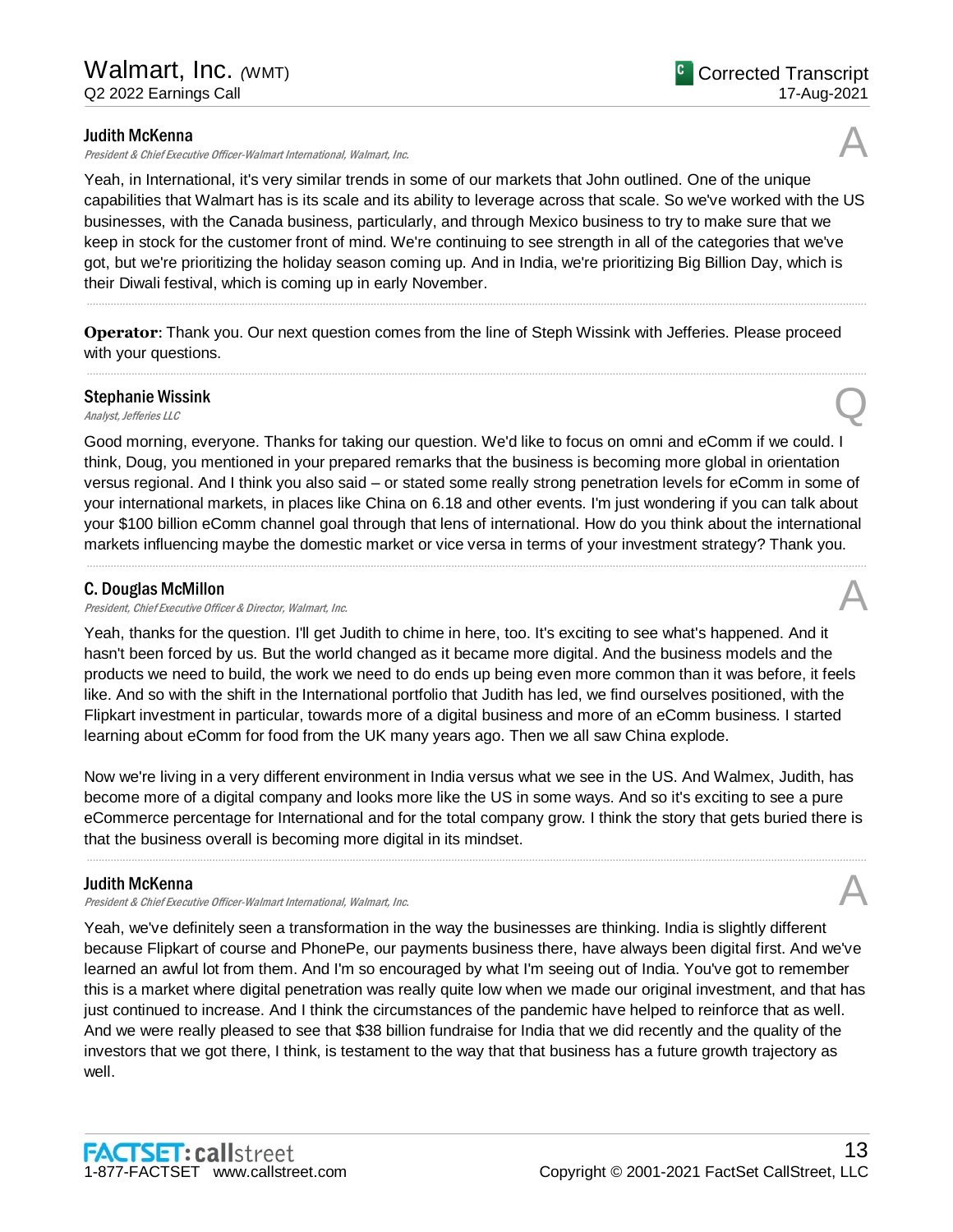But all around the world where we're seeing the real step-up is in omni-channel. Very similar again to US trends. In Canada, you saw that we reported a 41% growth for the quarter. That business continues to build. But really Mexico, Walmex is the one that's building out an ecosystem, and it has been through a digital transformation for the entire business to work in a much more agile way and looking at the way that they're connecting the customer with a digital offering. So whilst you have got the pure online business which is marketplace, you've got the omnichannel business. They're also expanding into areas such as telephone and Internet, provision of services for customers, which is absolutely critical because so many people in Mexico don't have access to Internet services. So this is a way of bringing people in to the top of the funnel. So, yeah, really pleased to see the level of online penetration and the scale of the business that we're building in International.

.....................................................................................................................................................................................................................................................................

#### C. Douglas McMillon

President, Chief Executive Officer & Director, Walmart, Inc.

The only other thing that came to mind was the difference between input metrics and output metrics. The \$75 billion number on its way to \$100 billion is an output metric. We're focused on how do you do a better job with all the inputs related to omni. And that's hard work in building digital products that marry eCommerce with stores takes more work than just building an eCommerce solution. It takes more time, it takes more complexity, but that's where the secret sauce is. And if we continue to blur the line so that customers and members can shop however they want to shop, whenever they want to shop, the output metrics that we sometimes measure of eComms versus store growth, for example, they'll be what they are. But this quarter is kind of a good example of the fact that we can be somewhat indifferent. We're trying to build a model where we're completely indifferent, top and bottom line, as it relates to how people shop. And so I think we started that and still have a lot to do to deliver on that goal.

**Operator**: The next question comes from the line of Edward Kelly with Wells Fargo. Please proceed with your questions.

.....................................................................................................................................................................................................................................................................

.....................................................................................................................................................................................................................................................................

# Edward J. Kelly

# **Edward J. Kelly**<br>Analyst, Wells Fargo Securities LLC  $\mathcal{Q}$

Yeah, hi, guys. Good morning. Two-part question. Gross margin in the US, could you just talk about your expectation as we think about the back half of the year? You're up on a two-year stack basis about 30 basis points in Q1. That accelerated in Q2. Is that difference really vaccine? And then over the next couple of quarters, how are you thinking about that dynamic, given that it does seem like some of the inflationary pressures and product cost probably accelerate? And then the second thing I just wanted to ask about is Sam's Club. Grocery really seemed to accelerate sequentially unless I did the numbers wrong here. Can you just provide us a little bit more color in terms of what you saw there? Thank you.

.....................................................................................................................................................................................................................................................................

## John R. Furner

President & Chief Executive Officer-Walmart U.S., Walmart, Inc.

Hi, Edward. It's John. Let me take the first question and then I'll hand it over to Kath to talk about the momentum at Sam's. As far as the margin rates that we reported in previous quarters and the way we're thinking about this is it's all about positioning value with our customers and then the mix of what we're selling. And let me talk about value for a second first. We're really proud of the price gaps that we're seeing at this time, which are at prepandemic levels and beyond. As I said earlier, it's really positive to see that the unit growth in big categories like our food department are higher than the share gains that we see in dollars. So relative value is something we think about a lot.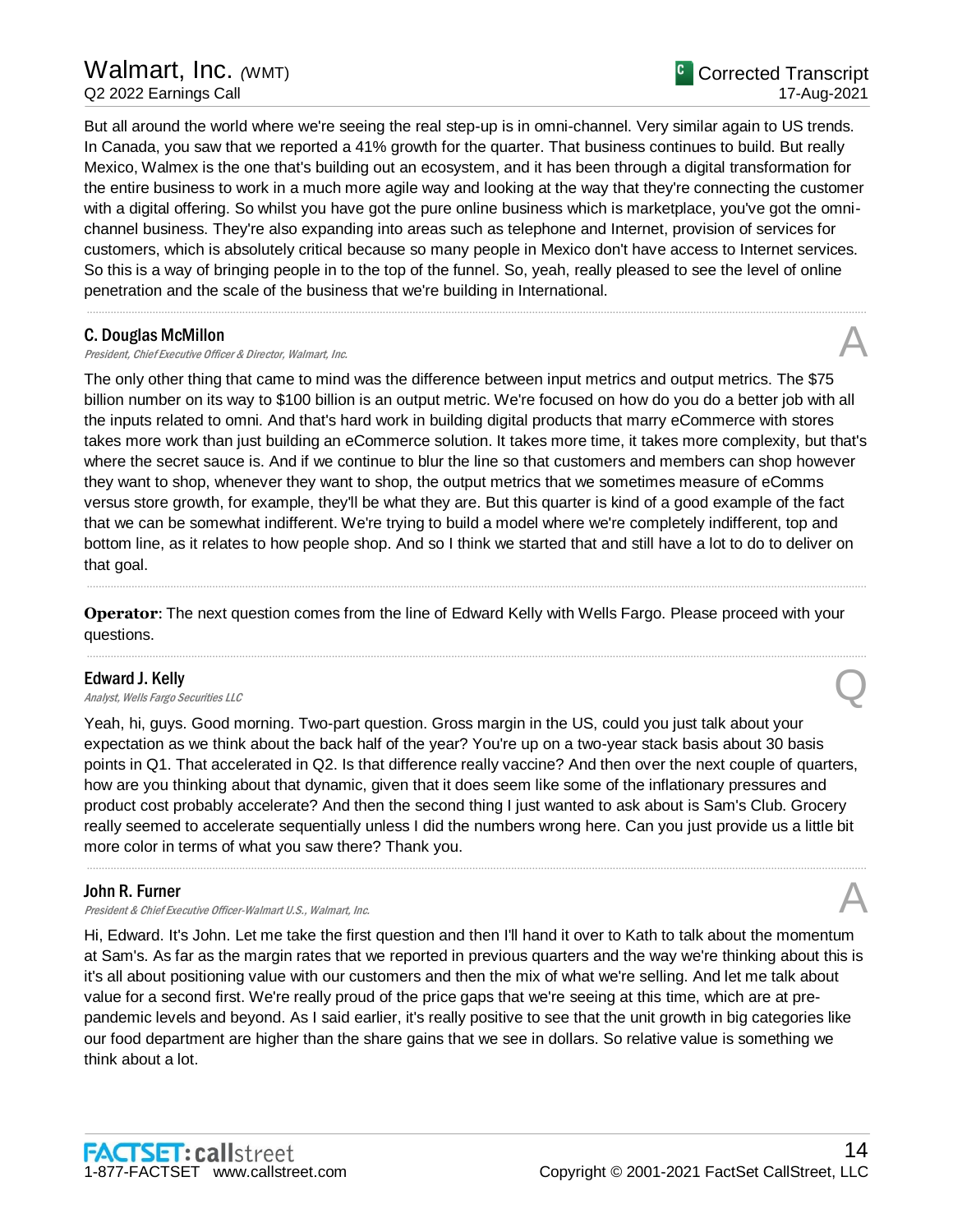As far as then the results that you've seen, it's a function of mix and then a strong performance by our US supply chains. The teams have just done a number of things to ensure that flow is strong and that would include everything from offshore to onshore properties like our distribution network. And in particular our food distribution team has done an amazing job keeping products moving. And then ending the quarter, I feel really good about our inventory position, starting with this very strong back-to-school season that we're seeing, which would include our apparel business, our stationery business and other businesses like lunchboxes and backpacks and all the things that you'd expect for kids to return to school have been off to a good start, and then the mix of inventory going into the quarter, we're up about 20% from where we were a year ago. And I think that's a result – the result of that has been the stronger comps that we're seeing each month of the quarter as the quarter progressed. But I'll turn it over to Kath to talk about the really strong momentum at Sam's.

.....................................................................................................................................................................................................................................................................

# Kathryn J. McLay

President and Chief Executive Officer, Sam's Club, Walmart, Inc.

Yeah, so thanks for the question. I think we're proud of the comp of 10.6% this quarter. I'm most proud also of the two-year stack of 27.8%. And strength is coming through grocery. You're right. We're seeing that grow in the midteens. But I'd also call your attention to the GM side of it as well too because we're really proud to see that home and apparel business growing at the rate that it's grown over the last two quarters as well. So some real strength coming through across the box.

.....................................................................................................................................................................................................................................................................

.....................................................................................................................................................................................................................................................................

.....................................................................................................................................................................................................................................................................

# Edward J. Kelly

**Edward J. Kelly**<br>Analyst, Wells Fargo Securities LLC

Thank you.

**Operator**: Our next question comes from the line of Robby Ohmes with Bank of America Securities. Please proceed with your questions.

# Robert F. Ohmes **Robert F. Ohmes**<br>Analyst, BofA Securities, Inc.  $\bigotimes$

Hi. Good morning. I had just a follow-up actually on the US eCommerce business. You decelerated to, I guess, 6% against really tough comparisons. But maybe can we get some more color on sort of how pickup versus delivery and Spark and maybe versus Ship to Home kind of played out and what the expectations might be built in for eCommerce for the back half and how we should think about it? And then maybe also to that is if there is this shift moving back to in-store, can you remind us if that's supporting or will be supporting gross margins for the US business in the back half as well?

.....................................................................................................................................................................................................................................................................

# C. Douglas McMillon

President, Chief Executive Officer & Director, Walmart, Inc.

Yeah. Looking at the business, first thing that I would just remind everyone that we've been talking about for a while is that we've positioned this business to serve the customer however the customer wishes to be served. And that would include pickup, delivery to home and shopping in store. And so late in the first quarter, we definitely saw a traffic shift back into store from eCommerce and pickup. And that continued early in the quarter. And just as a reminder, as you said, we were up against strong comparisons, particularly early in the quarter. And so that resulted in the total business running about 103% for the two-year stack. So we doubled the business over the last two years, and we feel great about that.

We also feel great about the capacity that we put down last year. Our pickup business was quite strained early in the pandemic as well as inventory availability. And over the last 18 months, the team has done a great job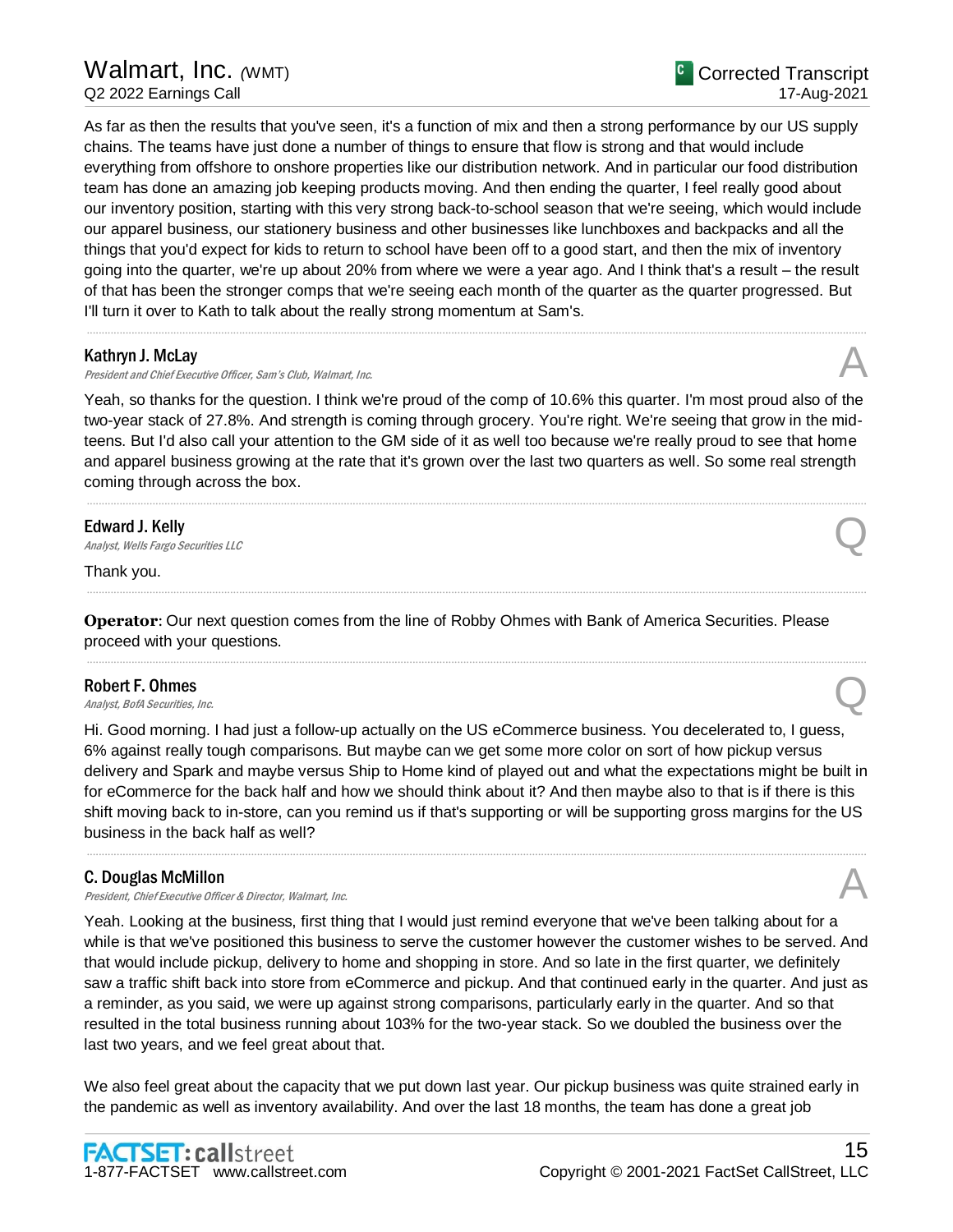building more capacity into pickup and also finding new ways that they can ship customers. So when a customer orders from Walmart.com, at times we fill from fulfillment centers. Other times, it's from stores, and sometimes it's the combination of the two, wherever the inventory is. And we try to keep the customer promise in mind to ensure that we're fulfilling in the best way possible.

So the mix of the business definitely shifted in the quarter. I think what we're seeing early in the third quarter, as I said again, a strong back-to-school season, which would include apparel and brands that we've launched online. We've launched about 1,000 brands in the last year online and feel very great about the potential those have. So we'll be positioned and ready depending on where the customer shifts. Certainly we're monitoring changes geographically around the country as it relates to the pandemic and the Delta variant, which are some of the things that caused the changes that happened last year in the first and second quarter.

**Operator**: Our next question comes from the line of Kate McShane with Goldman Sachs. Please proceed with your question.

.....................................................................................................................................................................................................................................................................

.....................................................................................................................................................................................................................................................................

### Kate McShane

**Kate McShane**<br>Analyst, Goldman Sachs & Co. LLC Quarter of the Control of the Control of the Control of the Control of the Control of the Control of the Control of the Control of the Control of the Control of the Control

Hi. Thanks. Good morning. Thanks for taking my question. I was curious with regards to Walmart Connect. Just with regards to the advertisers you're signing up, is it really across the board in terms of your vendor base or is it mostly in grocery? And is there a way to quantify how much this contributed to margin?

.....................................................................................................................................................................................................................................................................

## Brett M. Biggs

**Brett M. Biggs**<br>Chief Financial Officer & Executive Vice President, Walmart, Inc. And Alta Chief Financial Officer & Executive Vice President, Walmart, Inc.

Well, let me talk about just general mix in business. Doug mentioned earlier that we're focused on changing the way of working all across the business. I'm really proud of the work that our product team and our tech teams have done in the last few quarters to ensure that we are ready for the customer however they wish to be served. And over time, what we've seen and what we'll continue to see is a really positive change in mix to the overall structure of the way we think about the business, our input metrics, our output metrics and our P&L. And those mix improvements are coming from things like advertising, our marketplace, fulfillment services, rental incomes are stronger, and the physical environment, our membership income, and then as we said earlier, doing things like having software licenses and using Software-as-a-Service to others. So all of those are strong, and we did say that advertising just about doubled for the quarter. We're up 95%. And then our active advertisers was up even more than that. So there is strength amongst the advertisers across the board, and then expansion of our marketplace and fulfillment services will only enable future growth of the advertising business.

**Operator**: Thank you. Our next question is from the line of Rupesh Parikh with Oppenheimer. Please proceed with your question.

.....................................................................................................................................................................................................................................................................

.....................................................................................................................................................................................................................................................................

## Rupesh Parikh

**Rupesh Parikh**<br>Analyst, Oppenheimer & Co., Inc.  $\bigotimes$ 

Good morning. Thanks for taking my question. I wanted to dig deeper into the drivers of the grocery acceleration you saw during the quarter. I was curious if you can comment more on some of the internal factors supporting that acceleration and then also some of the external factors, whether Child Tax Credit or COVID cases spiking. Thank you.

.....................................................................................................................................................................................................................................................................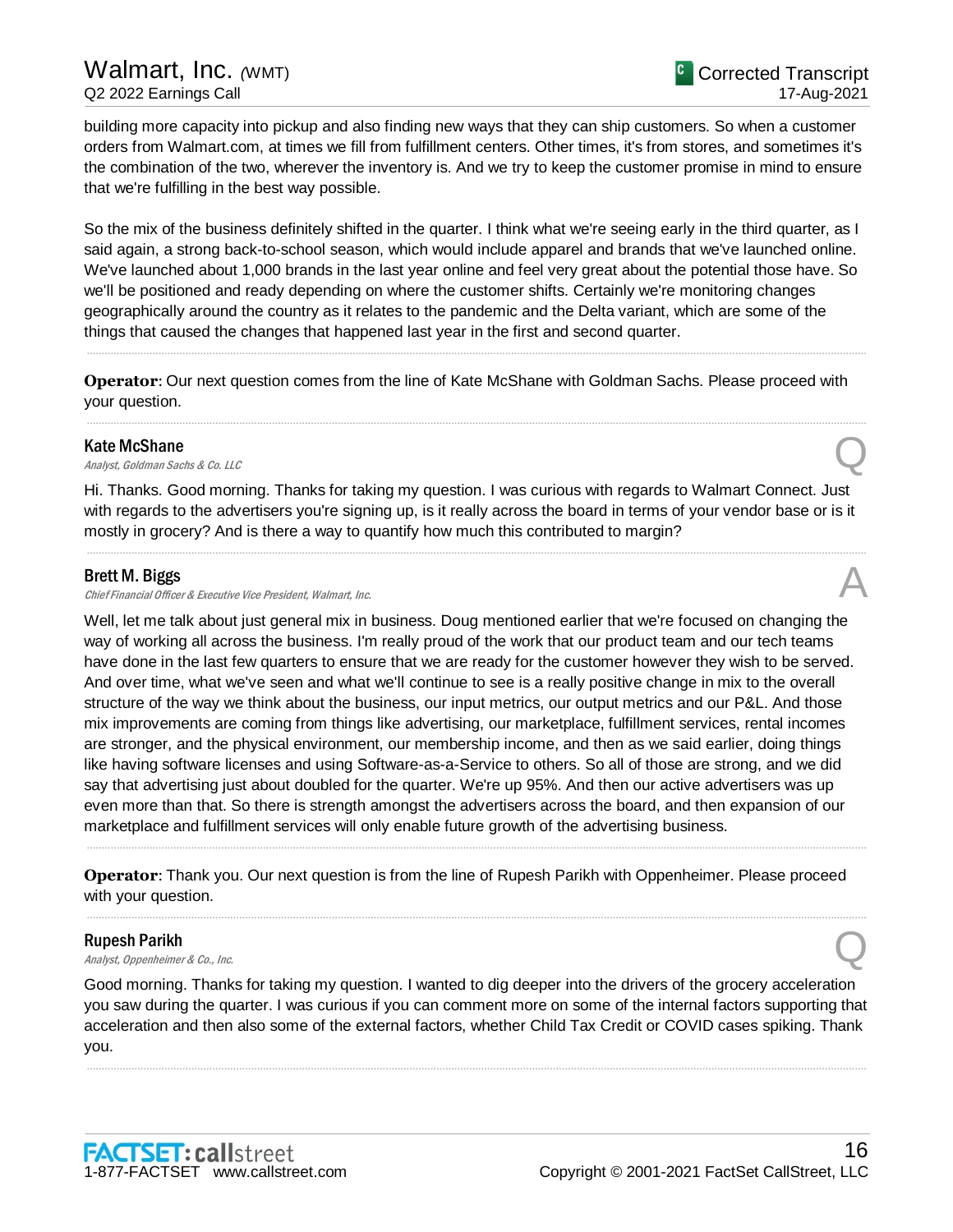## John R. Furner

President & Chief Executive Officer-Walmart U.S., Walmart, Inc.

Yeah, grocery was strong throughout the quarter. And as Brett mentioned earlier, certainly there have been some benefits of stimulus and other programs that would have helped. I think what I think is most encouraging that I'm seeing inside the business is the capacity and abilities that have been built in the quarter by the supply chain network here at Walmart along with our supply base. And our suppliers, I'd like to say thank you to them as well because without them we wouldn't be able to do the things that we're doing in food right now. But the business, they're running record volumes through our supply chain network each and every week. We've seen extremely high volumes in stores. We've seen growth with our pickup business and with our eComm business and food. So all across the board, we're just excited about some of the progress and some of the product improvements that we've seen in categories like produce and meat, and the momentum is very helpful. So the shared numbers are also positive. And I've said this probably three times, but it's an important and I'll just say it again. We are very encouraged that units are growing faster than dollar share in grocery.

.....................................................................................................................................................................................................................................................................

## Brett M. Biggs

**Brett M. Biggs**<br>Chief Financial Officer & Executive Vice President, Walmart, Inc. And the comparation of the chief Financial Officer & Executive Vice President, Walmart, Inc.

There's a lot of tonnage going through. And I'd just underline fresh. John mentioned produce and meat. The team back before the pandemic started had a rollout of something we call Produce 2.0, which improved the presentation of fresh produce but also capacity. So it was really well timed, given what happened during the pandemic. And as I go into stores, produce is standing tall and has throughout. From an in-stock point of view, it's been one of the bright spots in terms of us being able to get product and display it well. And then Sam's Fresh performance has been really strong too. It's one thing to stay in stock on corn flakes. It's another to merchandise fresh. And the teams have done a nice job during this period.

## Kathryn J. McLay

President and Chief Executive Officer, Sam's Club, Walmart, Inc.

Yeah, and I think we've started remodeling half of our fleet, and in what we call bold and blue. And it really makes the merchandise stand tall. And so I think taking away some of the clutter in the Clubs and making the merchandise the hero has enabled our fresh sales to kind of continue to grow as well.

.....................................................................................................................................................................................................................................................................

.....................................................................................................................................................................................................................................................................

**Operator**: Our next question comes from the line of Michael Lasser with UBS. Please proceed with your questions.

## Michael Lasser

Michael Lasser<br>Analyst, UBS Securities LLC

Good morning. Thanks a lot for taking my question. On the subject of market share, it's done a sharp reversal from the last year. How much would you attribute to your initiative, whether it's fresh presentation, pricing or instocks versus just the macro where the consumer might have got extra money from the Child Tax Credit or a stimulus check, went to the store to buy general merchandise and while he or she was there stocked up on groceries? My follow-up is on Walmart Connect. Really good advertising businesses in eCommerce space, represents 5% to 10% of GMV. Is it fair to think that you're still in the nascent stage of maybe 1% to 2%? And where can your penetration go? And are you seeing that it's incremental to your relationship with your vendors or is it coming at the expense of other forms of payments they might be making to you? Thank you?

.....................................................................................................................................................................................................................................................................

## Brett M. Biggs

Chief Financial Officer & Executive Vice President, Walmart, Inc.



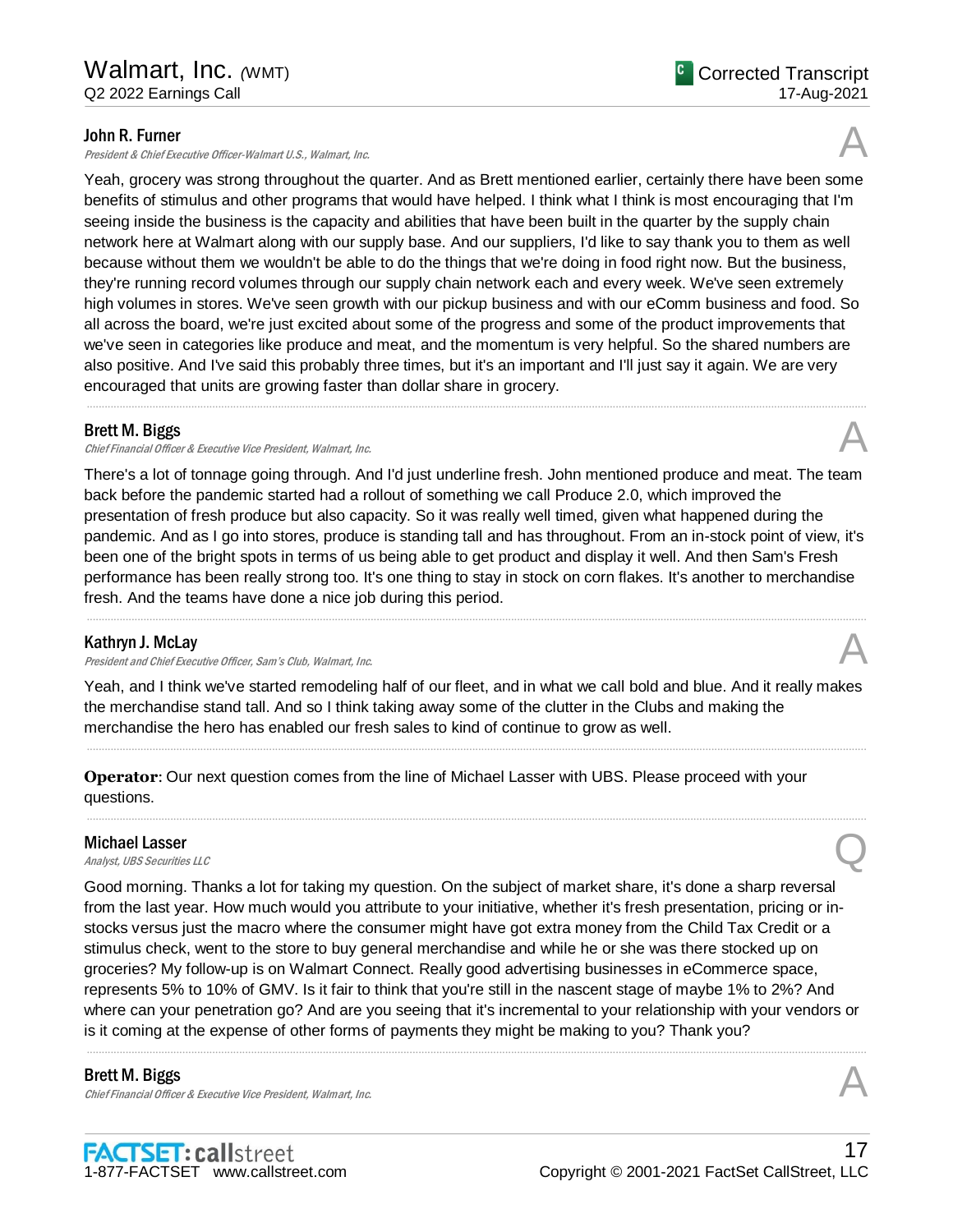Hey, good morning, Michael. Thanks for the question. Let me talk about food first. I think everything you said would be on the list of things that are helping. And that would be better pricing, better availability in stores, quality of product, the supply chain again. My hat's off to them for all the work that they've done the last 18 months, but in particular the last quarter. They have just performed very well. Also just a reminder that last year we had shorter operating hours in stores across the country. In many cases, some of our entrances and exits had been closed. Some of our peripheral services, like optical and the auto care centers, were closed to free up staffing to run the core pieces of the business. So I think, in general, the entire business is positioned better than it was a year ago.

Certainly we'll react geographically and ensure that associate safety and customer safety are prioritized throughout this wave of the pandemic, but our team is well equipped to make the best decisions to be able to do that.

As far as the Connect business, it's growing. We certainly would say that we're in a good position for growth now, but continued growth in the future. Being able to double in the most recent quarter is exciting. And then the strength of the eCommerce business, including the marketplace, is what enables that growth over the long term. We rebranded the business from Walmart Media Group to Walmart Connect last year, and that was just to make sure that it was very clear that this opportunity is going to help us connect buyers, sellers, suppliers and customers all together in a way that's accretive to the customer experience. And as long as we do that, I will remain very, very bullish on the growth potential in this business.

.....................................................................................................................................................................................................................................................................

.....................................................................................................................................................................................................................................................................

**Operator**: Thank you. The next question is coming from the line of Oliver Chen with Cowen. Please proceed with your question.

## Oliver Chen

**Oliver Chen**<br>Analyst, Cowen & Co. LLC

Hi. Thank you very much. Doug, as you think about Walmart as an ecosystem, what's ahead for healthcare? You've had a lot of innovation with the Reliant product as well as urgent care centers. Would love your thoughts on relevance to the customer and the context of that in the pharmacy as well as Walmart+ and what stage you are in there as you test, read and react and refine that membership program. We'd also love your view, John, on micro fulfillment centers and what's ahead for the degree of automation that you'll see in the future and the capabilities that you want to build as you continue to innovate in curbside and delivery. Thank you.

.....................................................................................................................................................................................................................................................................

## C. Douglas McMillon

President, Chief Executive Officer & Director, Walmart, Inc.

Oliver, the way that things get stitched together is important. And being a large seller of food is helpful as it relates to the role that that data and the relationship we can ultimately build with the customer relate to healthcare. And so it's exciting in the US, and I hope ultimately around the world, to play a role in healthcare that helps people get high-quality care at a really good value in an accessible way, enabling them to take more control over their own health and their situation.

And John will comment more on this in just a second, but the work we did to build some clinics has been helpful, and I think we'll have more clinics in the future. But the clinics aren't the thing on its own. It's how we stitch this whole thing together from telehealth and the role that healthcare plays in the home, on mobile devices, how you triage a customer when they start to interact with you, to direct them to the place to get the right care at the right time. And sometimes, that will include a trip to the store and the clinic. Sometimes it will be a telehealth experience that they have in their home or somewhere else.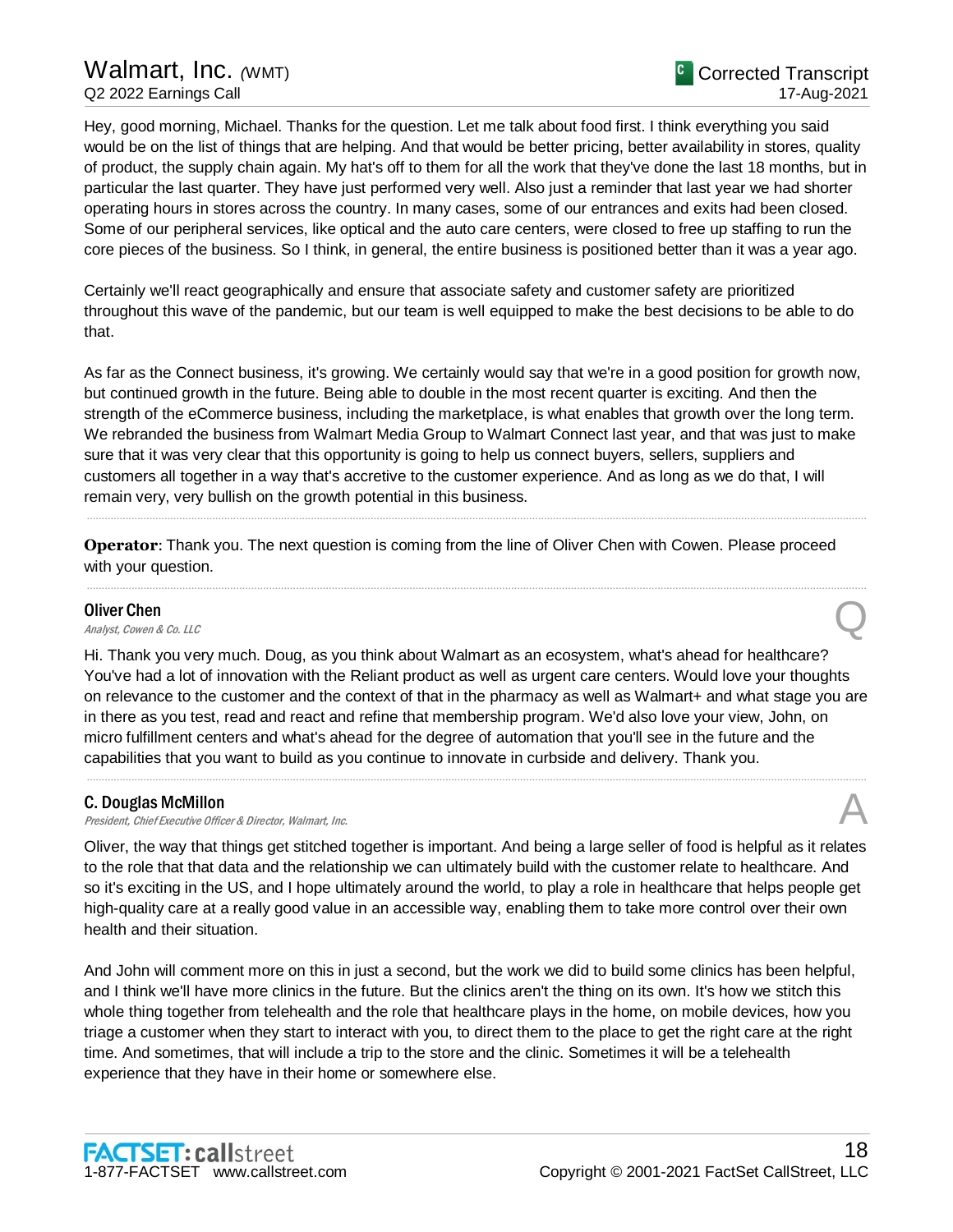Oliver, your second question on market fulfillment centers, another area that I'm really excited about. And the big headline I think that's important is that we are learning very quickly how to use our supply chain assets, including local assets, upstream assets, distribution assets, very dynamically to be able to move product and assemble orders in a way that is most efficient to meet the customer promise. And so these market fulfillment centers will help us not only with local capacity, but they'll help us keep orders consolidated all the way to the point that they move into our last-mile network, which is the Spark network that we mentioned earlier. And the team, led by Tom Ward, are just doing a fantastic job building capacity, capability.

Just the other day, I ordered something on Walmart.com at 10:00 in the morning. At 11:45, it was sitting on the front porch and had been delivered. So the stories and the ways that they're learning to delight customers ahead of expectations is really unique, and it is an advantage of having so many locations locally around the country and the ability to scale this I'm excited about. The automation is going to help. And next time that we're able to host you here, we should be able to show you a facility here locally that will be quite interesting.

.....................................................................................................................................................................................................................................................................

**Operator**: Thank you. At this time, we've reached the end of the question-and-answer session, and I'll now turn the call over to Doug McMillon for closing remarks.

.....................................................................................................................................................................................................................................................................

And so we're putting building blocks in place. It feels, John, like we've got a lot of ingredients on the table, including the addition of Dr. Cheryl Pegus, who is now leading that business. The strategy is increasingly clear to

# us. The pieces are on the table. We're going to need some time to execute it because healthcare is so local. And we've learned a lot about that in the last of couple years with these clinics. And so I continue to be really excited about the role we can play and am pleased with the steps we're taking forward.

.....................................................................................................................................................................................................................................................................

# John R. Furner

President & Chief Executive Officer-Walmart U.S., Walmart, Inc.

I feel exactly the same way. I think the combination of a digital relationship in addition to being local between Walmart and Sam's and our pharmacy network in over 5,000 communities is a big piece of the answer. That could include having your entire session online. It could include what you buy in terms of your food and how you consume. It could include going to clinic. It also includes the pharmacists that we have across the network who have just done such an amazing job this year helping the country with vaccinations. And it's great to see them practicing at the top end of their license, and they've made such a difference. I'm really excited about what's coming in healthcare. I think we can make a big difference for our customers.

.....................................................................................................................................................................................................................................................................

# C. Douglas McMillon

**C. Douglas McMillon**<br>President, Chief Executive Officer & Director, Walmart, Inc.  $\mathcal{A}$ 

And Walmart+ can play a role in how food and healthcare come together. There's just so much opportunity, and you can imagine what happens with data there with all the appropriate privacy and protections in place. I think the future of Walmart+ just is kind of like this continuous berm for us, where we add things to it, it becomes even more unique to Walmart. Of course, delivery is a big part of it, but there will be other components too.

.....................................................................................................................................................................................................................................................................

# John R. Furner

President & Chief Executive Officer-Walmart U.S., Walmart, Inc.

That's right. That's right. And so much of health is really determined by social determinants of health, which a large part of that is what you consume and being able to have access at your home to fresh foods as part of the program is really important.

**FACTSET: callstreet**